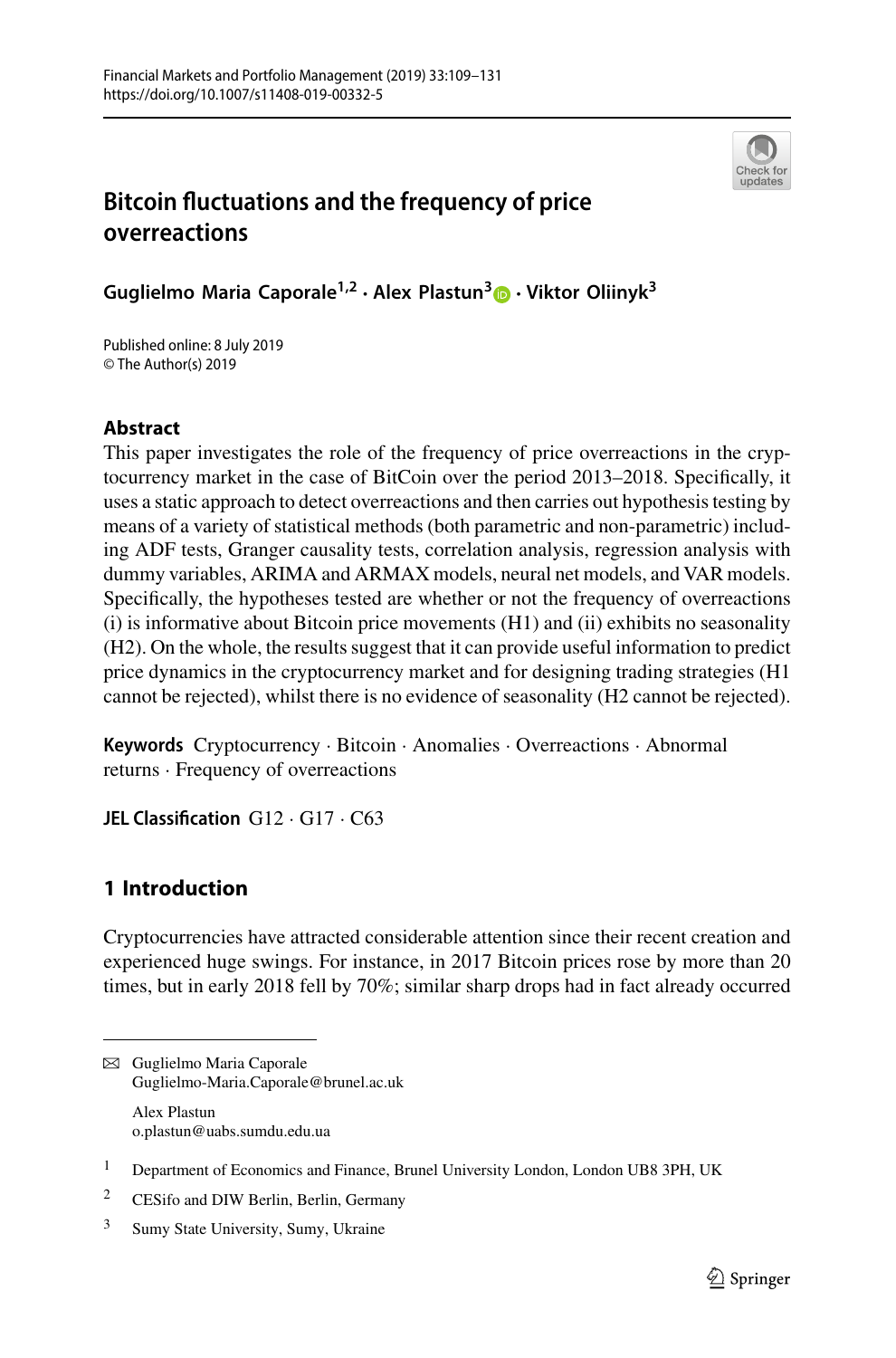5 times before (June 2011, January 2012, April 2013, November 2013, December 2017). Such significant deviations of asset prices from their average values during certain periods of time are known as overreactions and have been widely analysed in the literature since the seminal paper of De Bondt and Thaler [\(1985\)](#page-21-0), various studies being carried out for different markets (stocks, FOREX, commodities etc.), countries (developed and emerging), assets (stock prices/indices, currency pairs, oil, gold etc.), and time intervals (daily, weekly, monthly etc.). However, hardly any evidence is available to date on the cryptocurrency market, which is particularly interesting because of its extremely high volatility compared to the FOREX or stock market (see Caporale and Plastun [2018a](#page-21-1) for details). In the most recent years interest in the cryptocurrency market has increased even further, and price prediction has been investigated in various studies (Ciaian et al. [2016;](#page-21-2) Balcilar et al. [2017;](#page-20-0) Khuntia and Pattanayak [2018;](#page-21-3) Al-Yahyaee et al. [2019](#page-20-1) and many others). However, the evidence is still mixed.

The present paper aims to analyse the role of the frequency of overreactions, specifically whether or not it can help predict price behaviour and/or exhibits seasonality, by using daily prices for BitCoin over the period 2013–2018. Overreactions are detected by plotting the distribution of logreturns. Then, the following null hypotheses are tested: (i) the frequency of overreactions is informative about BitCoin price movements (H1), and (ii) it exhibits no seasonality (H2). For this purpose a variety of statistical methods (parametric and non-parametric) are used such as ADF tests, Granger causality tests, correlation analysis, regression analysis with dummy variables, ARIMA and ARMAX models, neural net models, and VAR models.

The remainder of the paper is organised as follows. Section [2](#page-1-0) contains a brief review of the literature on price overreactions in the cryptocurrency market. Section [3](#page-3-0) describes the methodology. Section [4](#page-5-0) discusses the empirical results. Section [5](#page-16-0) provides some concluding remarks.

### <span id="page-1-0"></span>**2 Literature review**

According to Hileman and Rauchs [\(2017\)](#page-21-4) there were more than 300 academic papers devoted to the cryptocurrency market published before the crypto boom; their number has increased further since then. The cryptocurrency market is still relatively young and as a result papers have initially analysed some of its general features (Dwyer [2015a,](#page-21-5) [b;](#page-21-6) Elbahrawy et al. [2017\)](#page-21-7) or properties such as competitiveness (Halaburda and Gandal [2014\)](#page-21-8). There is only a limited number of studies examining instead its long memory and persistence (Caporale et al. [2018c;](#page-21-9) Bariviera [2017;](#page-20-2) Urquhart [2016\)](#page-22-0), efficiency (Urquhart [2016;](#page-22-0) Bartos [2015\)](#page-20-3), correlations between different cryptocurrencies (Halaburda and Gandal [2014\)](#page-21-8), price predictability (Brown [2014\)](#page-21-10), volatility (Cheung et al. [2015;](#page-21-11) Carrick [2016\)](#page-21-12).

Bariviera [\(2017\)](#page-20-2) finds evidence of long memory in the daily dynamics of BitCoin; they also show that persistence in the cryptocurrency market is decreasing. Similar conclusions are reached by Bouri et al. [\(2016\)](#page-21-13) and Catania and Grassi [\(2017\)](#page-21-14).

Aggarwal [\(2019\)](#page-20-4) examines Bitcoin returns and finds strong evidence of market inefficiency (see also Urquhart [2016\)](#page-22-0). Calendar anomalies in the cryptocurrency market are analysed by Kurihara and Fukushima [\(2017\)](#page-21-15) and Caporale and Plastun [\(2018c\)](#page-21-16),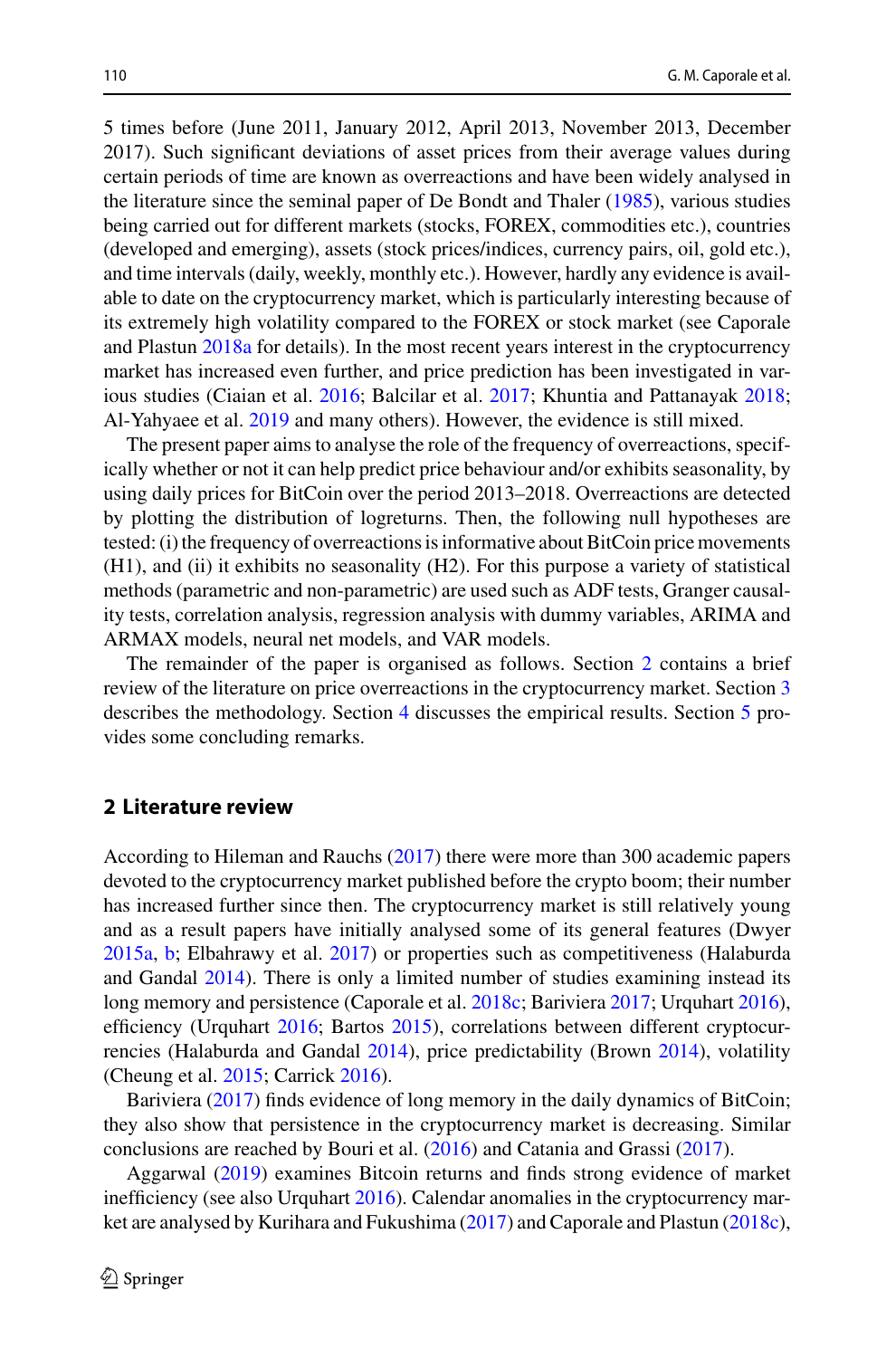| Asset                   | Market         | 2014(%) | 2015(%) | $2016 (\%)$ | 2017(%) | Average $(\% )$ |
|-------------------------|----------------|---------|---------|-------------|---------|-----------------|
| <b>EURUSD</b>           | <b>FOREX</b>   | 0.6     | 1.1     | 0.8         | 0.6     | 0.8             |
| Dow-Jones<br>Industrial | Stock market   | 0.8     | 1.2     | 1.0         | 0.5     | 0.9             |
| <b>CSI300</b>           |                | 1.5     | 3.0     | 1.5         | 0.9     | 1.8             |
| Gold                    | Commodities    | 1.3     | 1.4     | 1.5         | 0.9     | 1.3             |
| Oil                     |                | 1.8     | 3.9     | 3.9         | 2.1     | 2.9             |
| <b>BitCoin</b>          | Cryptocurrency | 5.0     | 4.2     | 2.4         | 6.3     | 5.1             |
| LiteCoin                |                | 6.6     | 6.4     | 2.9         | 9.6     | 7.3             |
| Dash                    |                | 22.0    | 9.0     | 7.1         | 11.3    | 12.1            |
| Ripple                  |                | 7.1     | 4.2     | 3.2         | 12.7    | 7.3             |

<span id="page-2-0"></span>**Table 1** Comparative analysis of the average daily price amplitude in different financial markets. Source: Caporale and Plastun [\(2018a\)](#page-21-1)

This table presents the average daily price amplitude in different financial markets. The first column specifies the asset being analysed; the second column identifies the type of the financial market; the third, the fourth, the fifth and the sixth columns show the average daily price amplitude estimates for 2014, 2015, 2016 and 2017, respectively; the seventh column shows average daily price amplitude estimates over the period 2014–2017

intraday patterns are explored by Eross et al. [\(2017\)](#page-21-17), the overreaction hypothesis is tested by Caporale and Plastun [\(2018a\)](#page-21-1).

Ma and Tanizaki [\(2019\)](#page-21-18) analyse the day-of-the-week effect for both returns and their volatility in the cryptocurrency market, and find significantly high volatilities on Monday and Thursday. Similar results are reported by Aharon and Qadan [\(2018\)](#page-20-5). Eross et al. [\(2019\)](#page-21-19) analyse the intraday dynamics of Bitcoin and find that the trade volume in the cryptocurrency market increases during the day and falls from around 4 pm until midnight.

Caporale and Plastun [\(2018a\)](#page-21-1) explore overreactions in the cryptocurrency market and find price patterns after overreactions: the next-day price changes in both directions are bigger than after "normal" days. Analysing overreactions in the case of the cryptocurrency market is particularly interesting because of its extreme volatility (see Caporale and Plastun [2018a;](#page-21-1) Cheung et al. [2015](#page-21-11) and Dwyer [2015a,](#page-21-5) [b\)](#page-21-6). Also, its average daily price amplitude is up to 10 times higher than in the FOREX or stock market (see Table [1\)](#page-2-0).

Further, the log return distribution of prices has unusually fat tails (see Table [18\)](#page-17-0), which suggests their being prone to overreactions, which can be helpful to predict future prices and crises. Catania and Grassi [\(2017\)](#page-21-14) show that price behaviour in the cryptocurrency market is quite complex, with outliers, asymmetries and nonlinearities that are difficult to model.

Al-Yahyaee et al. [\(2019\)](#page-20-1) try to predict Bitcoin prices using information from a Volatility Uncertainty Index (VIX), whilst Mensi et al. [\(2019\)](#page-21-20) find evidence of co-movement between Bitcoin and five major cryptocurrencies (Dash, Ethereum, Litecoin, Monero and Ripple). Balcilar et al.  $(2017)$  show that information about trade volumes can be used to predict returns in the cryptocurrency market. Aharon and Qadan [\(2018\)](#page-20-5) show that normally used variables have limited forecasting power for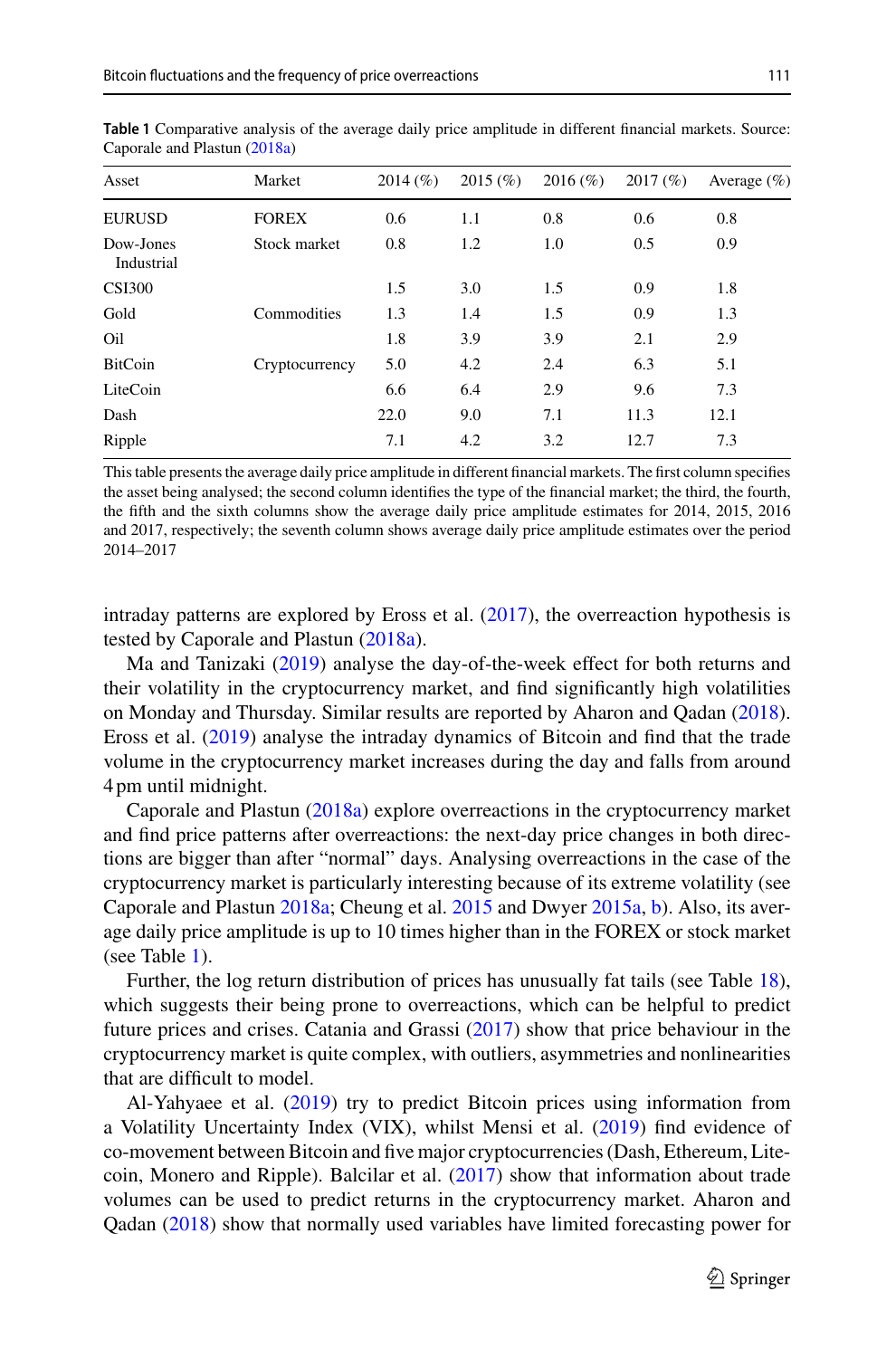Bitcoin prices. Khuntia and Pattanayak [\(2018\)](#page-21-3) explore time-varying linear and nonlinear dependence in Bitcoin returns. Kristoufek [\(2014\)](#page-21-21) finds that the trade-exchange ratio plays an essential role in driving Bitcoin price fluctuations in the long run. Ciaian et al. [\(2016\)](#page-21-2) show that the total number of unique Bitcoin transactions per day is an important determinant of Bitcoin price fluctuations.

Another issue investigated in the literature is whether overreactions exhibit seasonality. De Bondt and Thaler [\(1985\)](#page-21-0) show that they tend to occur mostly in a specific month of the year, whilst Caporale and Plastun [\(2018b\)](#page-21-22) do not find evidence of seasonal behaviour in the US stock market. Note also that according to Khuntia and Pattanayak [\(2018\)](#page-21-3) market efficiency in the cryptocurrency market is evolving over time. Caporale and Plastun [\(2018a\)](#page-21-1) find evidence in favour of the overreaction hypothesis, whilst Bartos [\(2015\)](#page-20-3) report that the cryptocurrency market immediately reacts to the arrival of new information and absorbs it; as a result prices are not affected by overreactions.

Whilst most studies examine abnormal returns and the subsequent price behaviour (in general, contrarian movement) for a given time interval (day, week, and month), the current paper focuses on the frequency of abnormal price changes. Only a few papers have considered this issue in the case of the FOREX or stock market (see Govindaraj et al. [2014;](#page-21-23) Angelovska [2016\)](#page-20-6), and none in the case of the cryptocurrency market. We will aim to show that the frequency of abnormal price changes can be a useful tool for price predictions in the cryptocurrency market.

### <span id="page-3-0"></span>**3 Methodology**

The first step in the analysis of overreactions is their detection. There are two main methods. One is the dynamic trigger approach, which is based on relative values. Wong [\(1997\)](#page-22-1) and Caporale and Plastun [\(2018a\)](#page-21-1) in particular propose to define overreactions on the basis of the number of standard deviations to be added to the average return. The other is the static approach which uses actual price changes as an overreaction criterion. For example, Bremer and Sweeney [\(1991\)](#page-21-24) use a 10% price change as a criterion. Caporale and Plastun [\(2018b\)](#page-21-22) compare these two methods in the case of the US stock market and show that the static approach produces more reliable results. Therefore, this will also be used here.

The static approach was introduced by Sandoval and Franca [\(2012\)](#page-22-2) and developed by Caporale and Plastun [\(2018b\)](#page-21-22). Returns are defined as:

$$
S_t = \ln(P_t) - \ln(P_{t-1})
$$
\n(1)

where  $S_t$  stands for returns, and  $P_t$  and  $P_{t-1}$  are the close prices of the current and previous day. The next step is analysing the frequency distribution by creating histograms. We plot values 10% above or below those of the population. Thresholds are then obtained for both positive and negative overreactions, and periods can be identified when returns were above or equal to the threshold.

Such a procedure generates a data set for the frequency of overreactions (at a monthly frequency), which is then divided into 3 subsets including, respectively, the frequency of negative and positive overreactions, and of them all. In this study we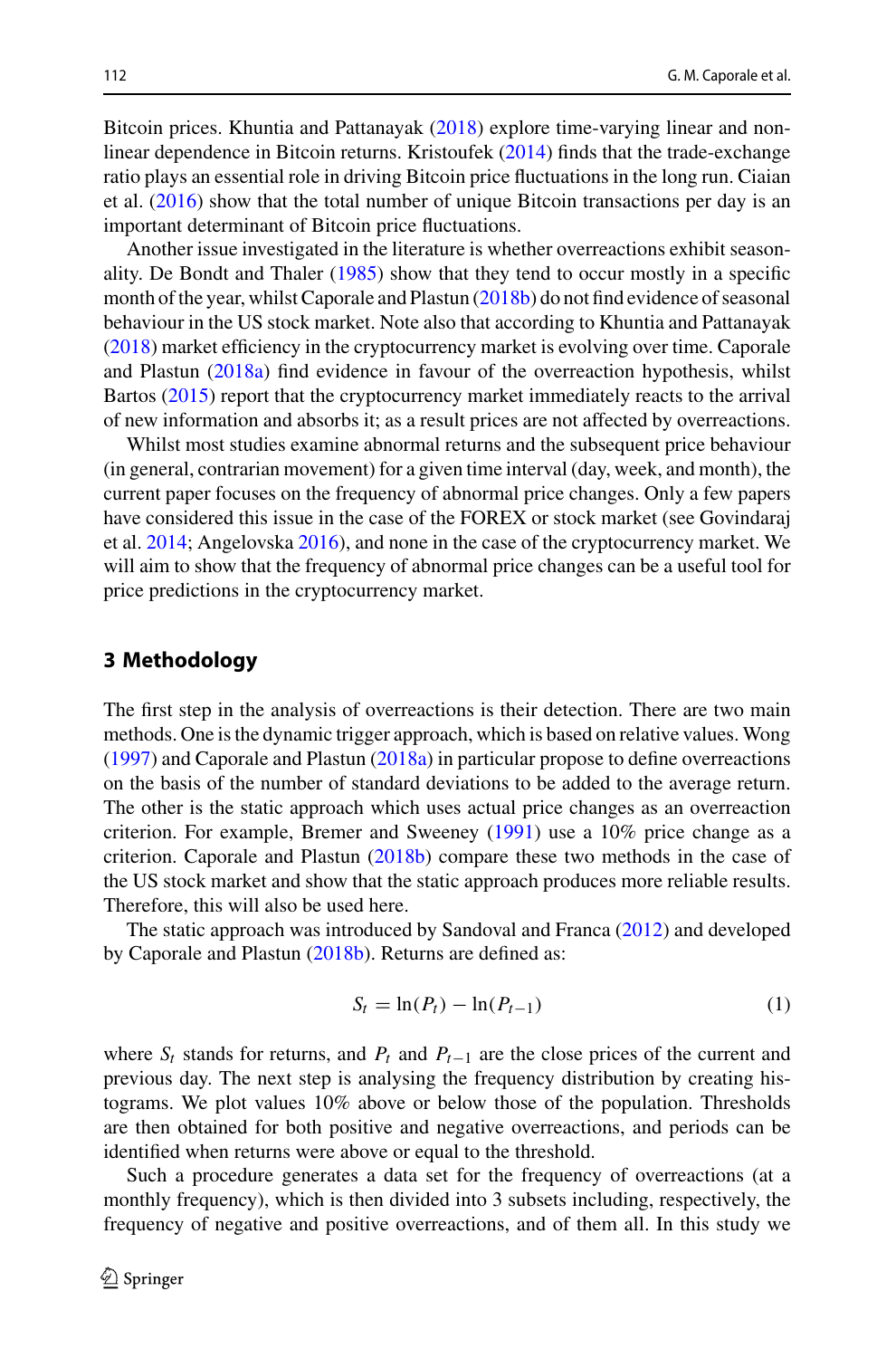also use an additional measure (named the "Overreactions multiplier"), namely the negative/positive overreactions ratio:

Overreactions multiplier<sub>i</sub> = 
$$
\frac{\text{frequency of negative overreactions}_{i}}{\text{frequency of positive overreactions}_{i}}
$$
 (2)

Then, the following hypotheses are tested:

**Hypothesis 1 (H1)** The frequency of overreactions is informative about price movements in the cryptocurrency market.

There is a body of evidence suggesting that typical price patterns appear in financial markets after abnormal price changes. The relationship between the frequency of overreactions and BitCoin prices is investigated here by running the following regressions (see Eqs.  $3$  and  $4$ ):

<span id="page-4-0"></span>
$$
Y_t = a_0 + a_1^+ D_{1t}^+ + a_1^- D_{1t}^- + \varepsilon_t \tag{3}
$$

where  $Y_t$  are BitCoin log differences on day  $t$ ;  $a_n$  are BitCoin mean log differences;  $a_1^+$  ( $a_1^-$ ) are coefficients on positive and negative overreactions, respectively;  $D_{1n}^+$  $(D_{1n}^-)$  is a dummy variable equal to 1 on positive (negative) overreaction days, and 0 otherwise;  $\varepsilon_t$  is a random error term at time *t*.

<span id="page-4-1"></span>
$$
Y_t = a_0 + a_1 O_t^+ + a_2 O_t^- + \varepsilon_t \tag{4}
$$

where  $Y_t$  are BitCoin log differences on day *t*;  $a_0$  are BitCoin mean log differences;  $a_1$  $(a_2)$  are coefficients on positive and negative overreactions, respectively;  $O_t^+ (O_t^-)$  is the number of positive (negative) overreaction days during a period  $t$ ;  $\varepsilon_t$  is a random error term at time *t*.

The size, sign and statistical significance of the coefficients provide information about the possible influence of the frequency of overreactions on BitCoin log returns.

To assess the performance of the regression models a multilayer perceptron (MLP) method will be used (Rumelhart and McClelland [1986\)](#page-22-3). This method is based on neural networks modelling. The algorithm is as follows. The data is divided into 3 groups: the learning group (50%), the test group (25%), and the control group (25%). The learning process in the neural network consists of 2 stages: the first stage is based on an inverse distribution method (number of periods  $-100$ , training speed  $-0.01$ ) and the second uses a conjugate gradient method (number of periods − 500). This procedure generates an optimal neural net. The results from the neural net are then compared with those from the regression analysis.

To obtain further evidence an ARIMA(p, d, q) model is also estimated:

$$
Y_t = a_0 + \sum_{i=1}^p \psi_{t-i} Y_{t-i} + \sum_{j=1}^q \theta_{t-j} \varepsilon_{t-j} + \varepsilon_t
$$
 (5)

where  $Y_t$  are BitCoin log differences on day *t*;  $a_0$  is a constant;  $\psi_{t-i}$ ;  $\theta_{t-i}$  are coefficients of the log differences on day  $t - i$  and a random error term at time  $t - j$ ,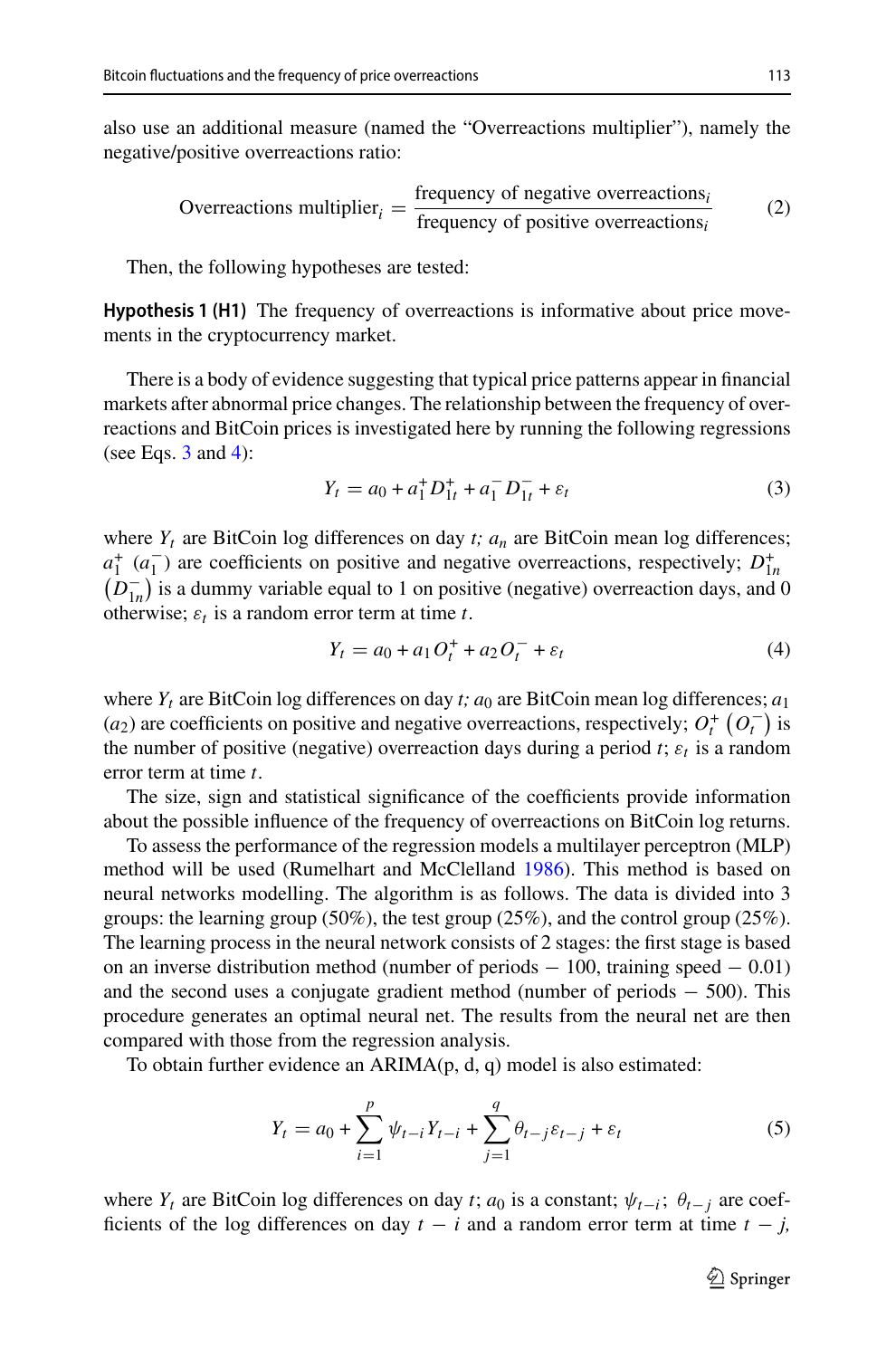respectively;  $Y_{t-1}$  are BitCoin log differences on day  $t - i$ ;  $\varepsilon_{t-1}$  is a random error term at time  $t - j$ ;  $\varepsilon_t$  is a random error term at time  $t$ .

To improve the basic  $ARIMA(p, d, q)$  specification additional variables are then added, namely the frequency of negative and positive overreactions, respectively:

$$
Y_t = a_0 + \sum_{i=1}^p \psi_{t-i} Y_{t-i} + \sum_{i=1}^q \theta_{t-i} \varepsilon_{t-i} + \sum_{i=1}^{s_1} a_{t-i} O F_{t-i}^- + \sum_{i=1}^{s_2} b_{t-i} O F_{t-i}^+ + \varepsilon_t \quad (6)
$$

Information criteria, specifically AIC (Akaike [1974\)](#page-20-7) and BIC (Schwarz [1978\)](#page-22-4), are used to select the best ARMAX specification for BitCoin log returns.

As a robustness check, VAR models are also estimated:

<span id="page-5-1"></span>
$$
y_t = a_0 + \sum_{i=1}^p A_i y_{t-i} + \varepsilon_t
$$
 (7)

where  $y_t = (y_t^1, y_t^2, \dots, y_t^k)$  is a time series vector;  $A_t$  is a time-invariant matrix;  $a_0$  is a vector of constants;  $\varepsilon_t$  is a vector of error terms. Impulse response functions (IRFs) are then computed and Variance Decomposition (VD) is also carried out. In addition, Granger causality tests (Granger [1969\)](#page-21-25) and Augmented Dickey-Fuller tests (Dickey and Fuller, [1979\)](#page-21-26) are performed.

**Hypothesis 2 (H2)** The frequency of overreactions exhibits no seasonality.

We perform a variety of statistical tests, both parametric (ANOVA analysis) and non-parametric (Kruskal–Wallis tests), for seasonality in the monthly frequency of overreactions, which provides information on whether or not overreactions are more likely in some specific months of the year.

### <span id="page-5-0"></span>**4 Empirical results**

The data used are BitCoin daily and monthly prices for the period 01.05.2013- 31.05.2018; the data source is CoinMarket [\(https://coinmarketcap.com/\)](https://coinmarketcap.com/). As a first step, the frequency distribution of log returns is analysed (see Table [18](#page-17-0) and Fig. [6\)](#page-17-1). As can be seen, two symmetric fat tails are present in the distribution. The next step is the choice of thresholds for detecting overreactions. To obtain a sufficient number of observations we consider values  $\pm 10\%$  of the average from the population, namely − 0.04 for negative overreactions and 0.05 for positive ones. Detailed results are presented in Appendix [2.](#page-5-0)

Visual inspection of Figs. [7](#page-18-0) and [8](#page-19-0) suggests that the frequency of overreactions varies over time (see Table [19\)](#page-18-1). To provide additional evidence we carry out ANOVA analysis and Kruskal–Wallis tests (Table [2\)](#page-6-0); both confirm that the differences between years are statistically significant, i.e. that the frequency of overreactions is time-varying.

Next we carry out a correlation analysis. Table [3](#page-6-1) reports the results for different parameters, namely the number of negative (Over\_negative) and positive overreactions (Over\_positive), as well as the total number of overreactions (All\_over) and the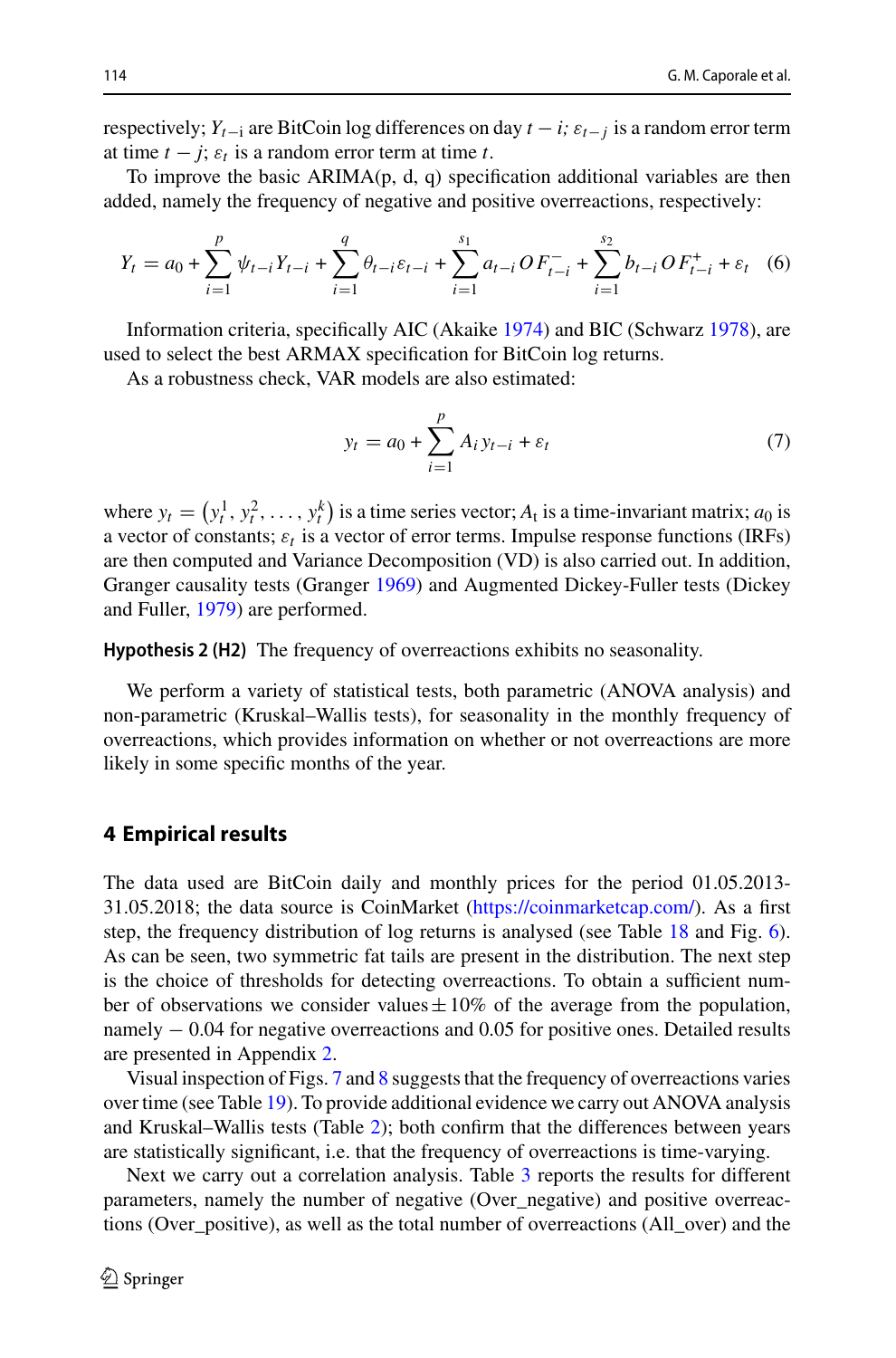| F                   | $p$ -value | F critical     | Null hypothesis |
|---------------------|------------|----------------|-----------------|
| ANOVA test          |            |                |                 |
| 7.24                | 0.000      | 2.81           | Rejected        |
| Adjusted $H$        | $p$ -value | Critical value | Null hypothesis |
| Kruskal–Wallis test |            |                |                 |
| 14.98               | 0.001      | 9.49           | Rejected        |

<span id="page-6-0"></span>**Table 2** Results of ANOVA and non-parametric Kruskal–Wallis tests for statistical differences in the frequency of overreactions between different years

This table presents the results from the ANOVA and Kruskal–Wallis tests for statistical differences in the frequency of overreactions between different years. The first column reports the *F* value from the ANOVA analysis and the Adjusted *H* for the Kruskal–Wallis test; the second column shows *p*-values; the third column shows critical values; the fourth column specifies whether or not the Null hypothesis is rejected

<span id="page-6-1"></span>**Table 3** Correlation analysis between the frequency of overreactions and different BitCoin series indicators

| Parameter     | BitCoin close prices | BitCoin returns | BitCoin logreturns |
|---------------|----------------------|-----------------|--------------------|
| Over_negative | 0.50                 | $-0.21$         | $-0.34$            |
| Over_positive | 0.41                 | 0.62            | 0.53               |
| All_over      | 0.53                 | 0.25            | 0.13               |
| Over mult     | 0.15                 | $-0.40$         | $-0.60$            |

This table presents coefficient estimates from the correlation analysis. The first column specifies the parameter being considered: the number of negative overreactions ("Over\_negative"), the number of positive overreactions ("Over\_positive"), as well as the total number of overreactions ("All\_over") and the overreactions multiplier ("Over\_mult"); the second column shows the parameter estimates for BitCoin close prices; the third column reports the parameter estimates for BitCoin returns; the fourth column shows the parameter estimates for BitCoin log returns

overreactions multiplier (Over\_mult) and indicators (BitCoin close prices, BitCoin returns, BitCoin logreturns).

There appears to be a positive (rather than negative, as one would expect) correlation between BitCoin prices and negative overreactions. By contrast, there is a negative correlation in the case of returns and log returns. The overreaction multiplier exhibits a rather strong negative correlation with BitCoin log returns. Finally, the overall number of overreactions has a rather weak correlation with prices.

To make sure that there is no need to shift the data in any direction we carry out a cross-correlation analysis of these indicators at the time intervals  $t$  and  $t + i$ , where  $I \in \{-10,...,10\}$  $I \in \{-10,...,10\}$  $I \in \{-10,...,10\}$ . Figure 1 reports the cross-correlation between Bitcoin log returns and the frequency of (both positive and negative) overreactions for the whole sample period for different leads and lags. The highest coefficient corresponds to lag length zero, which means that there is no need to shift the data.

To analyse further the relationship between BitCoin log returns and the frequency of overreactions we carry out ADF tests on the series of interest (see Table [4\)](#page-7-1).

The unit root null is rejected in most cases implying stationarity. The next step is testing H1 by running a simple linear regression and one with dummy variables (see Sect. [3](#page-3-0) for details). The results for BitCoin closes, returns and log returns regressed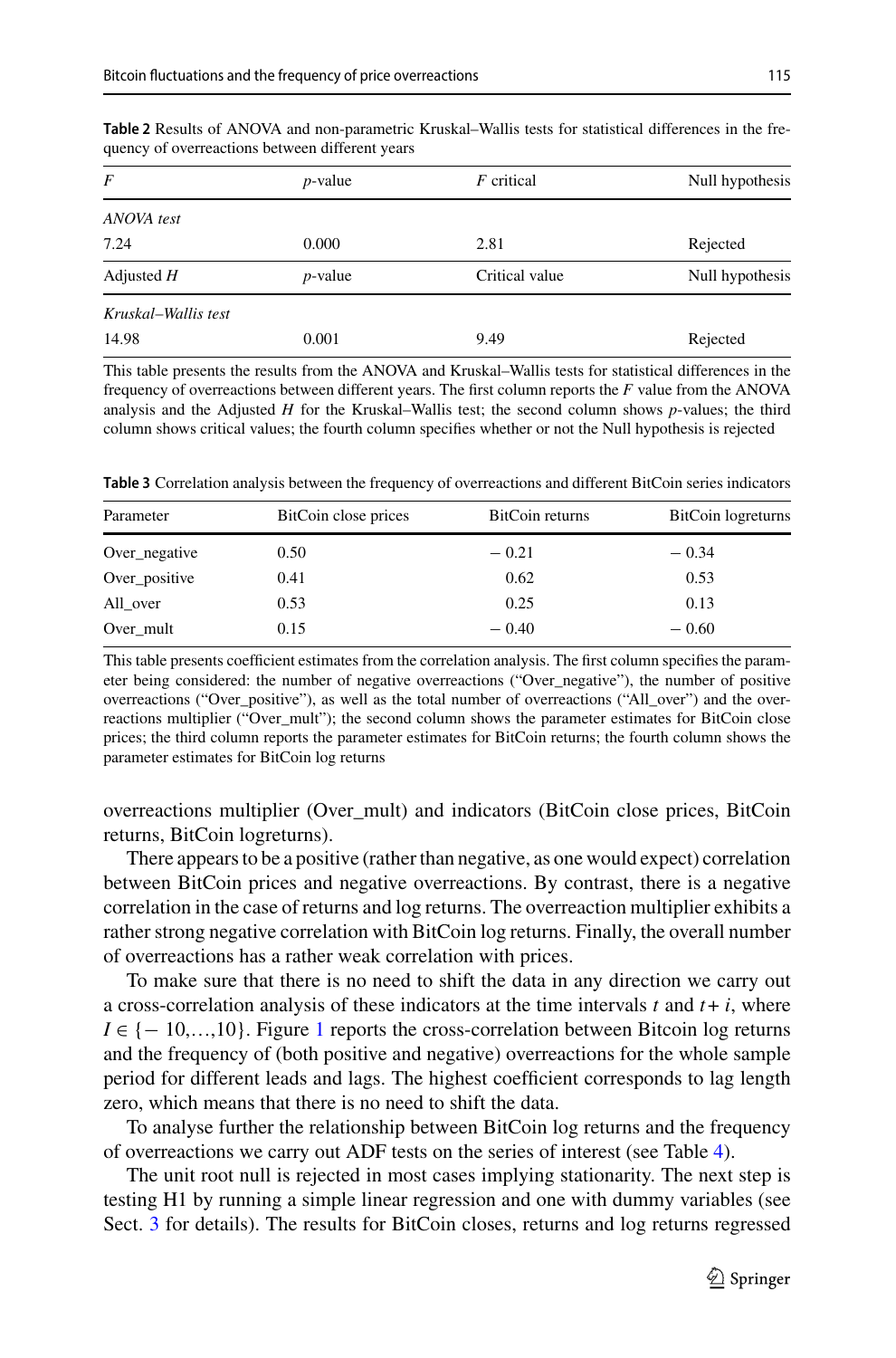

<span id="page-7-0"></span>**Fig. 1** Cross-correlation between Bitcoin log returns and frequency of overreactions over the whole sample period for different leads and lags. This figure displays the correlation coefficients between BitCoin log returns and the frequency of negative overreactions ("negative over") as well as the frequency of positive overreactions ("positive over") over the whole sample period with lags in the interval [− 10,…. + 10]

| Parameter                                                 | Logreturns | Over_all     | Over_negative | Over_positive |  |  |
|-----------------------------------------------------------|------------|--------------|---------------|---------------|--|--|
| Augmented Dickey–Fuller test (intercept)                  |            |              |               |               |  |  |
| Augmented Dickey-Fuller test statistic                    | $-7.55$    | $-2.87$      | $-5.48$       | $-3.39$       |  |  |
| Probability                                               | 0.0000     | 0.0549       | 0.0000        | 0.0152        |  |  |
| Test critical values (5% level)                           | $-2.89$    | $-2.89$      | $-2.89$       | $-2.89$       |  |  |
| Null hypothesis                                           | Rejected   | Not rejected | Rejected      | Rejected      |  |  |
| Augmented Dickey–Fuller test (trend and intercept)        |            |              |               |               |  |  |
| Augmented Dickey–Fuller test statistic                    | $-7.47$    | $-2.91$      | $-5.59$       | $-3.37$       |  |  |
| Probability                                               | 0.0000     | 0.1677       | 0.0001        | 0.0650        |  |  |
| Test critical values (5% level)                           | $-3.41$    | $-3.41$      | $-3.41$       | $-3.41$       |  |  |
| Null hypothesis                                           | Rejected   | Not rejected | Rejected      | Not rejected  |  |  |
| Augmented Dickey–Fuller test (intercept, 1-st difference) |            |              |               |               |  |  |
| Augmented Dickey–Fuller test statistic                    | $-6.86$    | $-12.21$     | $-13.95$      | $-11.65$      |  |  |
| Probability                                               | 0.0000     | 0.0001       | 0.0000        | 0.0000        |  |  |
| Test critical values (5% level)                           | $-3.41$    | $-3.41$      | $-3.41$       | $-3.41$       |  |  |
| Null hypothesis                                           | Rejected   | Rejected     | Rejected      | Rejected      |  |  |

<span id="page-7-1"></span>**Table 4** Augmented Dickey–Fuller test: BitCoin log returns and overreactions frequency data

This table presents the results of the Augmented Dickey–Fuller test. The first column specifies the parameter of the Augmented Dickey–Fuller test being considered, the second column shows the results for BitCoin log returns ("logreturns"); the third column for all overreactions ("Over\_all"); the fourth column shows parameter estimates for negative overreactions ("Over\_negative") and the fifth column for positive overreactions ("Over\_positive"). The Lag Length was chosen on the basis of the Schwarz information criterion. The results are significant at the 5% level

against all overreactions, negative and positive overreactions are presented in Tables [5,](#page-8-0) [6,](#page-8-1) and [7,](#page-9-0) respectively. In all three cases the specification with the highest explanatory power is the one including negative and positive overreactions as separate variables, though in the case of BitCoin closes the positive sign of the coefficient on negative overreactions is not what one would expect.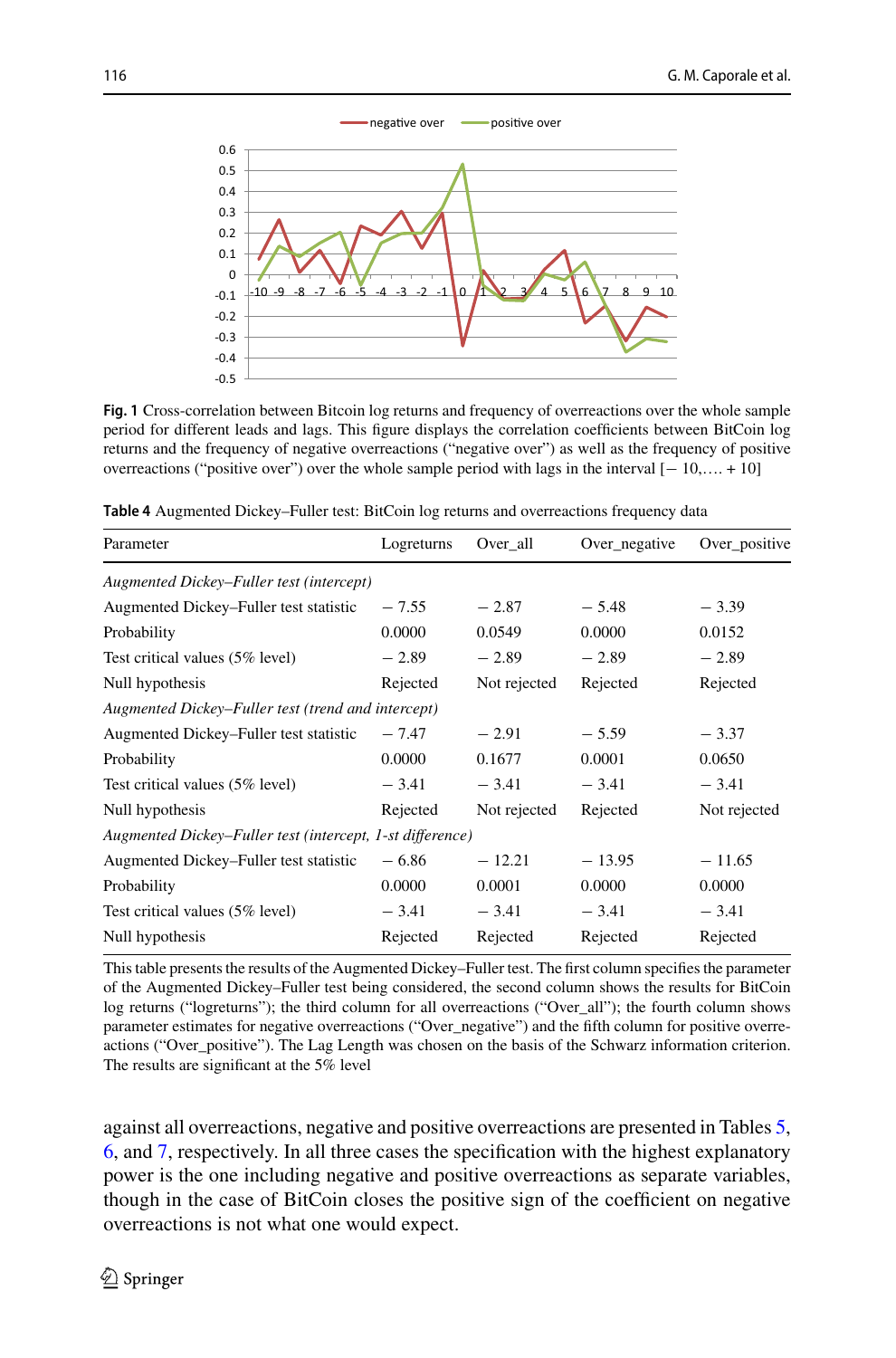| Parameter                                                                  | All overreactions   | Negative and positive<br>overreactions as separate<br>variables | Regression with dummy<br>variables |
|----------------------------------------------------------------------------|---------------------|-----------------------------------------------------------------|------------------------------------|
| a <sub>0</sub>                                                             | $-100.64$<br>(0.85) | $-158.22$<br>(0.77)                                             | 368.88x<br>(0.32)                  |
| Slope for the<br>overreactions (all<br><i>overreactions</i> )              | 350.77<br>(0.00)    |                                                                 |                                    |
| Slope for the<br>overreactions ( <i>negative</i><br><i>overreactions</i> ) |                     | 475.44<br>(0.00)                                                | 551.28<br>(0.00)                   |
| Slope for the<br>overreactions (positive<br><i>overreactions</i> )         |                     | 237.43<br>(0.10)                                                | 514.33<br>(0.00)                   |
| $F$ -test                                                                  | 22.55<br>(0.00)     | 11.69<br>(0.00)                                                 | 16.32<br>(0.00)                    |
| Multiple $R$                                                               | 0.53                | 0.54                                                            | 0.46                               |

#### <span id="page-8-0"></span>**Table 5** Regression analysis results: BitCoin closes

This table presents the coefficient estimates and *p*-values (in parentheses) from the regression models of BitCoin closes. The first column defines the parameter, the second reports coefficient estimates for all overreactions, the third for negative and positive overreactions as separate variables, the fourth for a regression analysis with dummy variables

| Parameter                                                          | All overreactions   | Negative and positive<br>overreactions as separate<br>variables | Regression with dummy<br>variables |
|--------------------------------------------------------------------|---------------------|-----------------------------------------------------------------|------------------------------------|
| a <sub>0</sub>                                                     | $-0.0442$<br>(0.72) | 0.0395<br>(0.55)                                                | 0.0119<br>(0.88)                   |
| Slope for the<br>overreactions (all<br><i>overreactions</i> )      | 0.0328<br>(0.00)    |                                                                 |                                    |
| Slope for the<br>overreactions (negative<br><i>overreactions</i> ) |                     | $-0.1597$<br>(0.00)                                             | 0.0023<br>(0.00)                   |
| Slope for the<br>overreactions (positive<br>overreactions)         |                     | 0.2076<br>(0.00)                                                | 0.0922<br>(0.00)                   |
| $F$ -test                                                          | 3.93<br>(0.05)      | 77.64<br>(0.00)                                                 | 8.71<br>(0.00)                     |
| Multiple $R$                                                       | 0.25                | 0.86                                                            | 0.36                               |

#### <span id="page-8-1"></span>**Table 6** Regression analysis results: BitCoin returns

This table presents coefficient estimates and *p*-values (in parentheses) from the regression models of BitCoin returns. The first column defines the parameter, the second reports coefficient estimates for all overreactions, the third for negative and positive overreactions as separate variables, the fourth for a regression analysis with dummy variables

To sum up, consistently with the theoretical priors, the total number of overreactions is not a significant regressor in any case. The best specification is the simple linear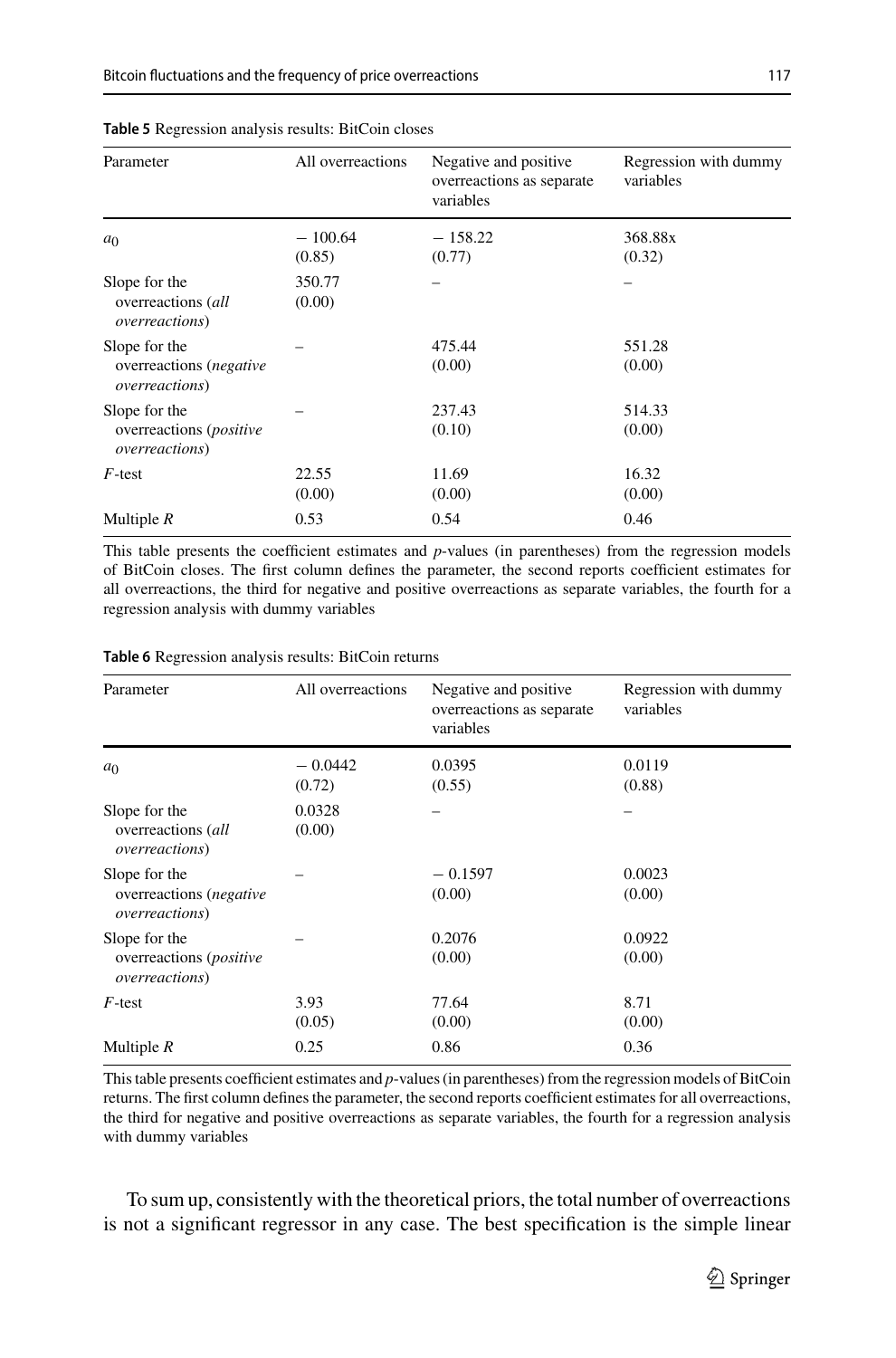$-0.0122$ (0.32)

0.0355 (0.00)

<span id="page-9-1"></span>6.85 (0.00)

<span id="page-9-0"></span>

| <b>Table 7</b> Regression analysis results: BitCoin log returns |                     |                                                                 |                                    |  |  |
|-----------------------------------------------------------------|---------------------|-----------------------------------------------------------------|------------------------------------|--|--|
| Parameter                                                       | All overreactions   | Negative and positive<br>overreactions as<br>separate variables | Regression with<br>dummy variables |  |  |
| $a_0$                                                           | $-0.0200$<br>(0.72) | 0.0645<br>(0.04)                                                | 0.0368<br>(0.35)                   |  |  |

0.0084 (0.33)

(0.33)

**Multiple** *R* 0.13 0.88 0.32

This table presents coefficient estimates and *p*-values (in parentheses) from the regression models of Bit-Coin log returns. The first column defines the parameter, the second reports coefficient estimates for all overreactions, the third for negative and positive overreactions as separate variables, the fourth for the case of a regression analysis with dummy variables

– –

 $-0.0939$ (0.00)

– 0.1013 (0.00)

96.48 (0.00)

multiplier regression model with the frequency of positive and negative overreactions as regressors, and the best results are obtained in the case of log returns as indicated by the multiple R for the whole model and the *p*-values for the estimated coefficients. Specifically, the selected specification is the following:

Bitcoin log return<sub>i</sub> = 
$$
0.0645 - 0.0939 \times OF_i^- + 0.1013 \times OF_i^+
$$
 (8)

which implies a strong positive (negative) relationship between Bitcoin log returns and the frequency of positive (negative) overreactions. On the whole, the above evidence supports H1. The difference between the actual and estimated values of Bitcoin can be seen as an indication of whether Bitcoin is over- or under-estimated and therefore a price increase or decrease should be expected. Obviously, BitCoin should be bought in the case of undervaluation and sold in the case of overvaluation till the divergence between actual and estimated values disappears, at which stage positions should be closed.

As mentioned before, to show that the selected specification is indeed the best linear model we use the multilayer perceptron (MLP) method. Negative and positive overreactions are the independent variables (the entry points) and log returns are the dependent variable (the exit point) in the neural net. The learning algorithm previously described generates the following optimal neural net MLP 2-2-3-1:1 (Fig. [2\)](#page-10-0).

We compare it with the linear neural net  $L_2-2-1:1$  model, which consists of 2 inputs and 1 output. The results are presented in Tables [8](#page-10-1) and [9.](#page-10-2)

As can be seen, the neural net based on the multilayer perceptron structure provides better results than the linear neural net: the control error is lower (0.0392 (MLP) vs  $0.0801(L)$ ); the standard deviation error and the data ratio are also lower (0.4673 vs 0.5078); the correlation is higher (0.8844 vs 0.8719).

Slope for the overreactions (*all overreactions*)

Slope for the overreactions (*negative overreactions*)

Slope for the overreactions (*positive overreactions*)

 $F$ -test 0.98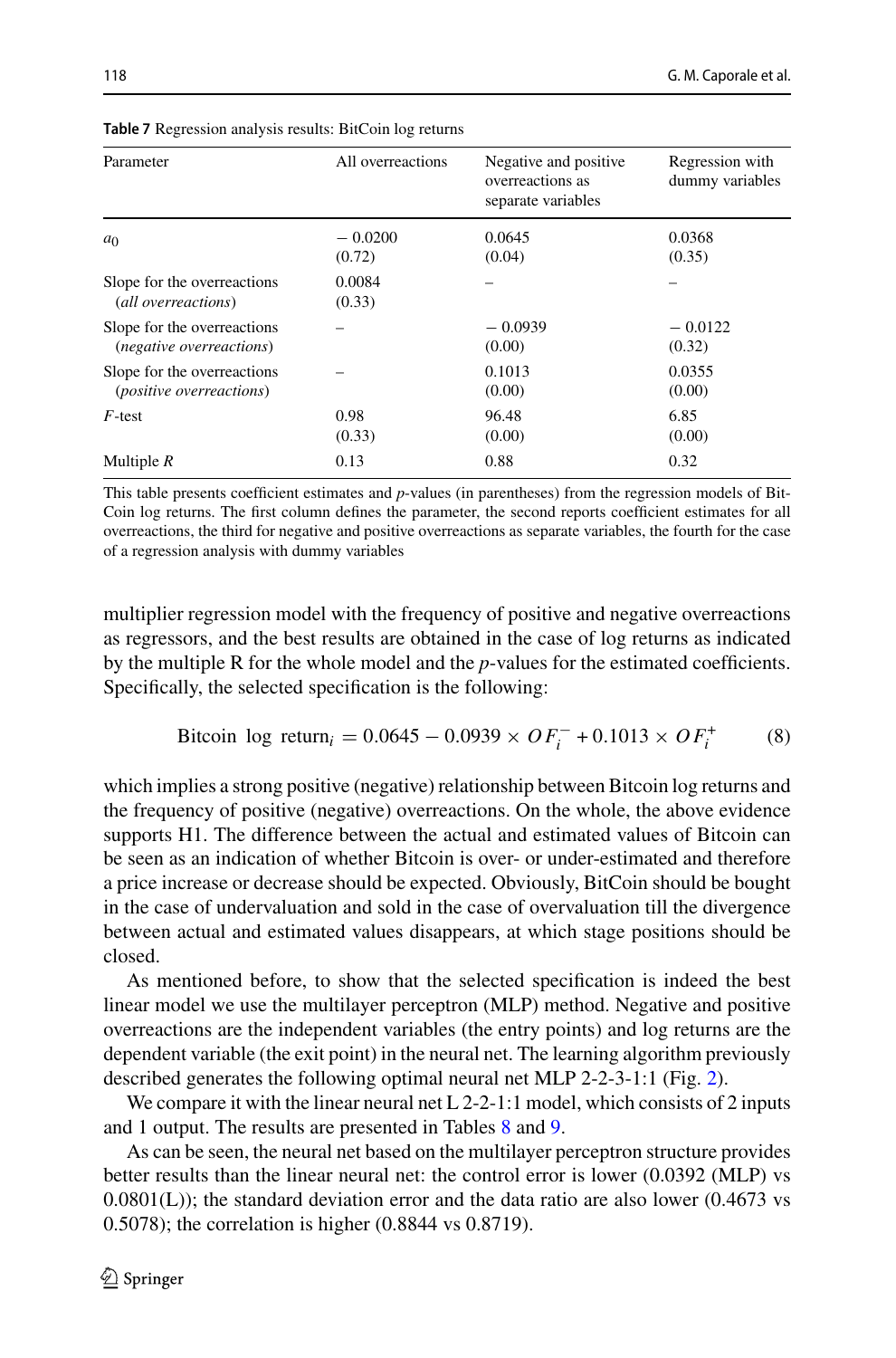

<span id="page-10-0"></span>**Fig. 2** Optimal neural net structure. This figure displays the optimal neural network structure: the entry points (red and pink triangles), neural network methods (learning, control, test; the green, pink and red squares, respectively), and the exit point (BitCoin log returns; the pink square on the right)

| Architecture    | Performance |         |        | Errors   |         |             |
|-----------------|-------------|---------|--------|----------|---------|-------------|
|                 | Learning    | Control | Test   | Learning | Control | <b>Test</b> |
| $MLP$ 2-2-3-1:1 | 0.4484      | 0.4547  | 0.5657 | 0.0811   | 0.0392  | 0.0630      |
| $L$ 2-2-1:1     | 0.3809      | 0.6265  | 0.8314 | 0.0664   | 0.0801  | 0.0836      |

<span id="page-10-1"></span>**Table 8** Comparative characteristics of neural networks

This table presents comparative characteristics of the neural networks from the multilayer perceptron (MLP) method. The first column reports the architecture of the network models, the second, third and fourth columns show the estimates for the performance parameters of the models learning, control and test, respectively; the fifth, sixth and seventh columns show the estimates for errors of the models learning, control and test, respectively

<span id="page-10-2"></span>**Table 9** Quality comparison of neural networks

| Parameters                              | Type of neural net |             |
|-----------------------------------------|--------------------|-------------|
|                                         | MLP 2-2-3-1:1      | $L$ 2-2-1:1 |
| Average                                 | 0.0677             | 0.0677      |
| Standard deviation                      | 0.3103             | 0.3103      |
| Mean error                              | 0.0067             | $-0.0158$   |
| Standard deviation error                | 0.1450             | 0.1576      |
| Mean absolute error                     | 0.1106             | 0.1244      |
| Standard deviation error and data ratio | 0.4673             | 0.5078      |
| Correlation                             | 0.8844             | 0.8719      |

This table presents the neural network estimates from the multilayer perceptron (MLP) method. The first column defines the parameters for the network models, the second column shows the parameter estimates for the MLP 2-2-3-1:1 model; the third column provides parameter estimates for the L 2-2-1:1 model

Figure [3](#page-11-0) shows the distribution of BitCoin log returns, actual vs estimated (from the regression model and the neural network).

As can be seen the estimates (from the regression model and the neural network, respectively) are very similar and very close to the actual values, which suggests that the regression model (Eq. [8\)](#page-9-1) captures very well the behaviour of BitCoin prices.

We also estimate ARIMA(p, d, q) models with  $p \le 3$ ;  $q \le 3$ ;  $d = 0$  choosing the best specification on the basis of the AIC and BIC information criteria. Specifically, we select the following models:  $ARIMA(2, 0, 2)$  (on the basis of the AIC criterion);  $ARIMA(1, 0, 0)$  and  $ARIMA(0, 0, 1)$  (on the basis of the BIC criterion). The parameter estimates are presented in Table [10.](#page-11-1)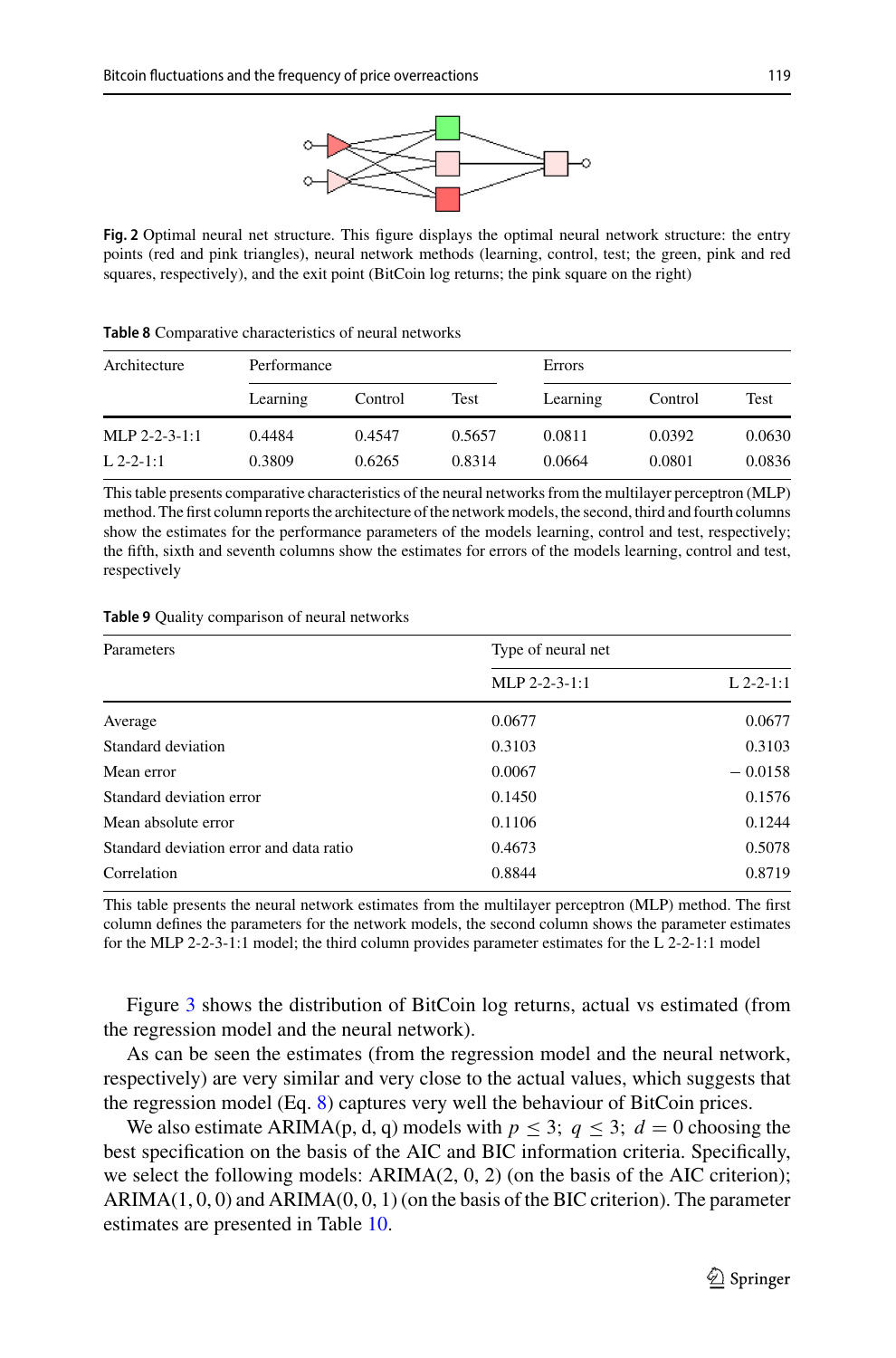

<span id="page-11-0"></span>**Fig. 3** Distribution of BitCoin log returns: actual vs estimated (from the regression model and the neural network). This figure presents estimates and comparison between actual BitCoin log returns ("actual data") and estimates based both on the regression model ("regression (7)") and the neural network model ("neural network") over the sample period considered

| Parameter      | Model 1: $ARIMA(2, 0, 2)$ | Model 2: $ARIMA(1, 0, 0)$ | Model 3: $ARIMA(0, 0, 1)$ |
|----------------|---------------------------|---------------------------|---------------------------|
| a <sub>0</sub> | 0.0717                    | $0.0676*$                 | $0.0676*$                 |
|                | (0.1019)                  | (0.0931)                  | (0.0929)                  |
| $\psi_{t-1}$   | 0.2622                    | 0.0048                    |                           |
|                | (0.1568)                  | (0.9702)                  |                           |
| $\psi_{t-2}$   | $-0.6935***$              |                           |                           |
|                | (0.0000)                  |                           |                           |
| $\theta_{t-1}$ | $-0.2938***$              |                           | 0.0044                    |
|                | (0.0052)                  |                           | (0.9714)                  |
| $\theta_{t-2}$ | $1.0000^{***}$            |                           |                           |
|                | (0.0000)                  |                           |                           |
| AIC            | 35.7555                   | 35.8773                   | 35.8788                   |
| <b>BIC</b>     | 48.3215                   | 42.1617                   | 42.1618                   |
|                |                           |                           |                           |

<span id="page-11-1"></span>**Table 10** Parameter estimates for the best ARIMA models

This table presents the coefficient estimates and *p*-values (in parentheses) from the ARIMA models. The first column reports the parameter estimates for BitCoin log returns (*Y*), the second column shows the parameter estimates for Model 1: ARIMA (2, 0, 2); the third column for Model 2: ARIMA (1, 0, 0); the fourth column for Model 3: ARIMA (0, 0, 1). Significance at the 1%, 5%, and 10% levels is indicated by \*\*\* and \*, respectively

As can be seen, Model 1 captures best the behaviour of BitCoin log returns: all regressors are significant at the 1% level, except  $\psi_{t-i}$ , and AIC has the smallest value.

To establish whether this specification can be improved by including information about the frequency of overreactions, ARMAX models (see Eq. [6\)](#page-5-1) are estimated adding as regressors  $OF_t^-$  (negative overreactions) and  $OF_t^+$  (positive overreactions). The estimated parameters are reported in Table [11.](#page-12-0) Model 4 adds the frequency of negative overreactions and positive overreactions to Model 1. Model 5 is a version of Model 4 chosen on the basis of the AIC and BIC criteria.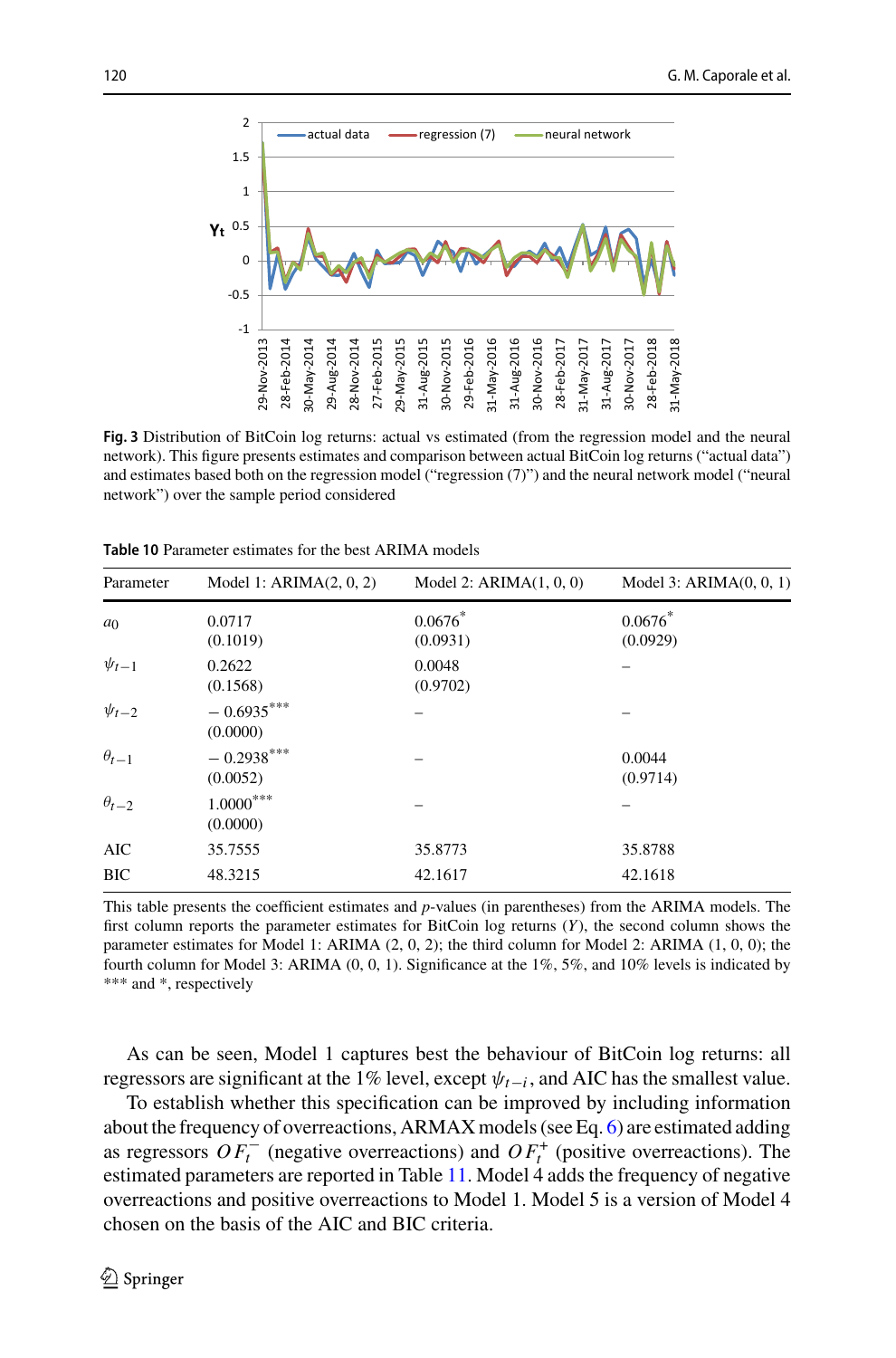<span id="page-12-0"></span>

| Table 11 Estimated parameters<br>for the ARMAX models                                                                                  | Parameter      | Model 4                  | Model 5                   |
|----------------------------------------------------------------------------------------------------------------------------------------|----------------|--------------------------|---------------------------|
|                                                                                                                                        | a <sub>0</sub> | 0.0669<br>(0.3870)       | 0.0821<br>(0.3027)        |
|                                                                                                                                        | $\psi_{t-1}$   | $-0.1316$<br>(0.3155)    | $0.7101***$<br>(0.0003)   |
|                                                                                                                                        | $\psi_{t-2}$   | $0.8245***$<br>(0.0000)  | $0.8895***$<br>(0.0000)   |
|                                                                                                                                        | $\psi_{t-3}$   |                          | $-0.7811$ ***<br>(0.0000) |
|                                                                                                                                        | $\theta_{t-1}$ | $-0.3383$<br>(0.1969)    | $-1.1925***$<br>(0.0000)  |
|                                                                                                                                        | $\theta_{t-2}$ | $-0.1307$<br>(0.4683)    |                           |
|                                                                                                                                        | $\theta_{t-3}$ |                          | $0.5468***$<br>(0.0000)   |
|                                                                                                                                        | $a_{t-1}$      | $-0.0590***$<br>(0.0008) | $-0.0513***$<br>(0.0026)  |
|                                                                                                                                        | $a_{t-2}$      | $0.0663***$<br>(0.0000)  | $0.0585***$<br>(0.0000)   |
|                                                                                                                                        | $a_{t-3}$      | $-0.0493***$<br>(0.0006) | $-0.0476$ ***<br>(0.0005) |
| This table presents coefficient<br>estimates and $p$ -values (in                                                                       | $a_{t-4}$      | $0.0333**$<br>(0.0107)   | $0.0345***$<br>(0.0068)   |
| parentheses) from the ARMAX<br>models. The first column reports<br>parameter estimates for BitCoin<br>$log$ returns $(Y)$ , the second | $b_{t-1}$      | $0.0467***$<br>(0.0025)  | $0.0410**$<br>(0.0212)    |
|                                                                                                                                        | $b_{t-2}$      | $-0.0498***$<br>(0.0000) | $-0.0506***$<br>(0.0002)  |
| column shows parameter<br>estimates for model 4 and the<br>third column for model 5.                                                   | $b_{t-6}$      | 0.0103<br>(0.3459)       | 0.0069<br>(0.4879)        |
| Significance at the 1, 5, and 10%                                                                                                      | AIC            | 22.2441                  | 19.3993                   |
| levels is indicated by *** and<br>**, respectively                                                                                     | <b>BIC</b>     | 48.3395                  | 47.5019                   |

Clearly, Model 5 is the best specification for modelling BitCoin log returns: all parameters are statistically significant (except  $b_{t-6}$ ), and there is no evidence of misspecification from the residual diagnostic tests. Figure [4](#page-13-0) plots the estimated and actual values of BitCoin log returns.

Table [12](#page-13-1) reports Granger causality tests between BitCoin log returns and both negative (*OF*−) and positive overreactions (*OF*+). As can be seen, the null hypothesis of no causality is rejected for negative (*OF*−) and positive overreactions (*OF*+), but not for BitCoin log returns (*Y*), and therefore there is evidence that forecasts of the latter can be improved by including in a VAR specification the two former variables. The optimal lag length implied by both the AIC and BIC criteria is one (see Table [13\)](#page-14-0). The estimates for the VAR(1)-model are reported in Table [14.](#page-14-1)

This model appears to be data congruent: it is stable (no root lies outside the unit circle), and there is no evidence of autocorrelation in the residuals. The IRF analysis (see Appendix [3,](#page-16-0) Figs. [9,](#page-19-1) [10](#page-20-8) and [11](#page-20-9) for details) shows that, in response to a 1-standard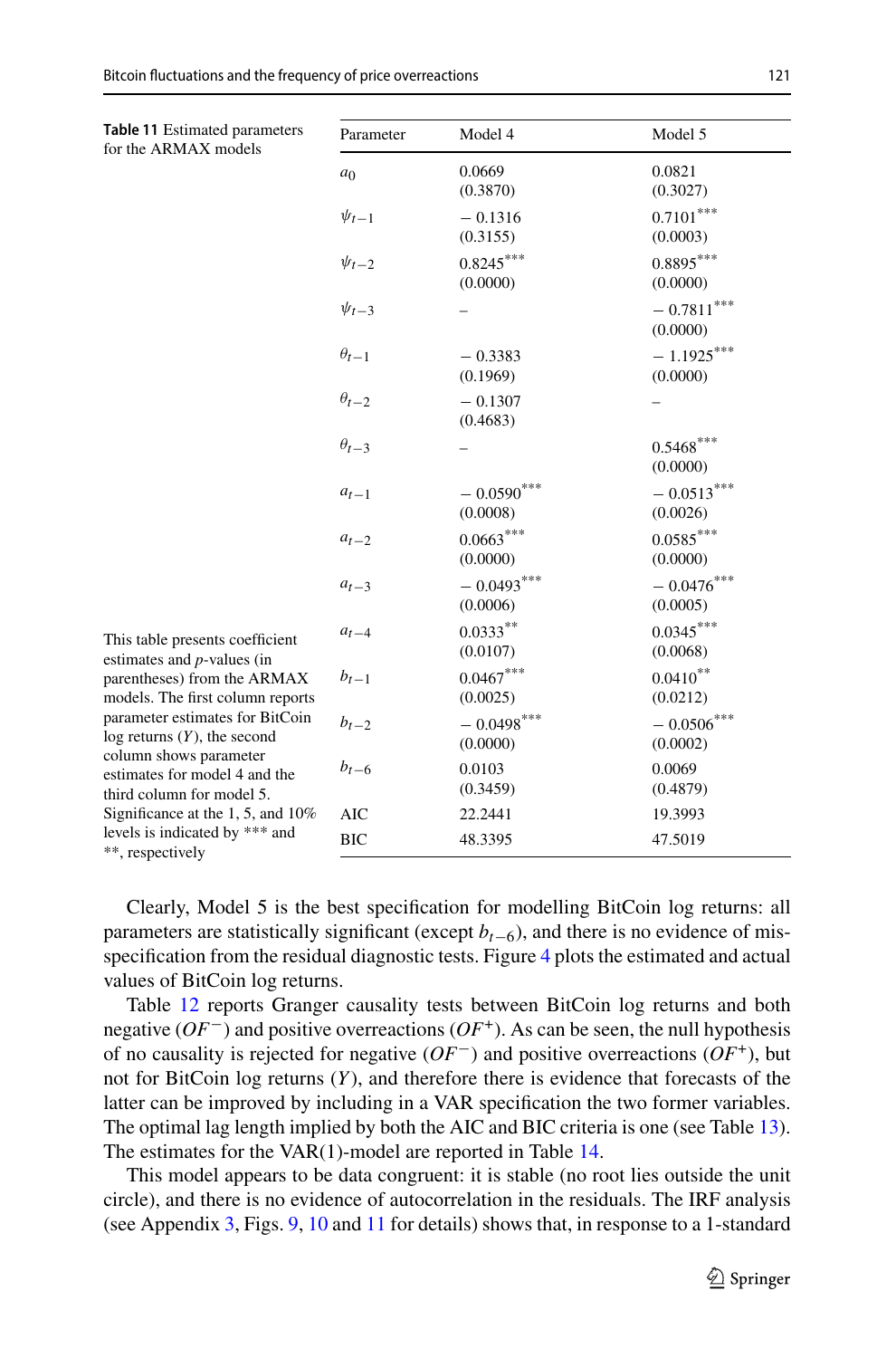

<span id="page-13-0"></span>comparison between actual BitCoin log returns ("actual data") and estimates based on model 5 ("calculated data") over the sample period considered

<span id="page-13-1"></span>**Table 12** Granger Causality Tests between BitCoin log returns and both negative (*OF*−) and positive overreactions (*OF* +)

|                 | Null hypothesis: no causality |             |             |             |          |             |  |
|-----------------|-------------------------------|-------------|-------------|-------------|----------|-------------|--|
| Excluded        | Υ                             |             | $OF^-$      |             | $OF^+$   |             |  |
|                 | Chi-sq                        | Probability | Chi-sq      | Probability | Chi-sq   | Probability |  |
| Y               |                               |             | 3.6428      | $0.0563*$   | 8.6296   | $0.0033***$ |  |
| $OF^-$          | 1.2724                        | 0.2593      |             |             | 7.8424   | $0.0051***$ |  |
| $OF^+$          | 1.4541                        | 0.2279      | $0.0011***$ | 0.9725      |          |             |  |
| All             | 1.4902                        | 0.4747      | 14.4342     | $0.0007***$ | 9.0730   | $0.0107***$ |  |
| Null hypothesis | Not rejected                  |             | Rejected    |             | Rejected |             |  |

This table presents chi-square and probability estimates from the Granger Causality Tests. The first column reports the parameters used in Granger Causality Tests, the second and third columns show, respectively, chisquare and probability estimates for BitCoin log returns (*Y*); the fourth and fifth columns show, respectively, chi-square and probability estimates for negative overreactions (*OF*−); the sixth and seventh columns show, respectively, chi-square and probability estimates for positive overreactions  $(OF^+)$ . Significance at the 1%, 5%, and 10% levels is indicated by \*\*\*, \*\*, and \*, respectively

deviation shock to log returns, both negative (*OF*−) and positive overreactions (*OF*+) revert to their equilibrium value within six periods, whereas it takes log returns only one period to revert to equilibrium. There is hardly any response of log returns to shocks to either positive or negative overreactions, whilst both the latter variables tend to settle down after about six periods. The variance decomposition (VD) results are presented in Table [15.](#page-15-0) They suggest the following:

- The behaviour of *Y* is mostly explained by its previous dynamics (97.4%); *O F*<sup>−</sup> accounts for only 0.2% of its variance, and  $OF<sup>+</sup>$  for only 2.4%.
- The behaviour of *O F*<sup>−</sup> is also mainly determined by its previous dynamics (76.7%), with *Y* explaining only 22.7% of its variance and  $OF^+$  only 0.6%.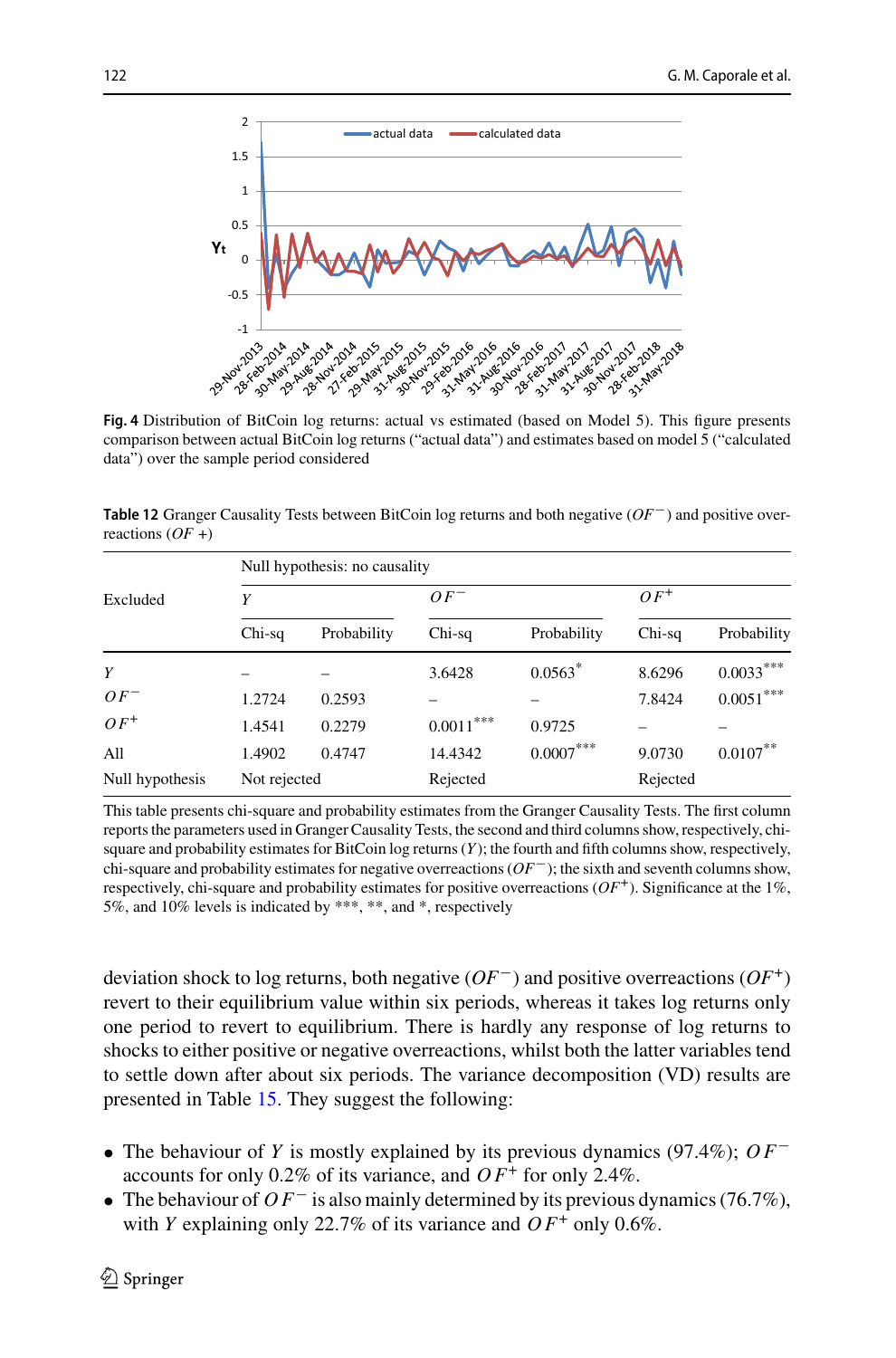<span id="page-14-0"></span>

| Table 13 VAR lag length<br>selection criteria                          | Lags           | AIC    | <b>BIC</b> |
|------------------------------------------------------------------------|----------------|--------|------------|
|                                                                        |                | 7.4380 | 7.8969     |
|                                                                        | $\overline{c}$ | 7.5663 | 8.3694     |
|                                                                        | 3              | 7.7687 | 8.9160     |
|                                                                        | 4              | 8.0171 | 9.5085     |
|                                                                        | 5              | 7.9496 | 9.7852     |
| This table compares the AIC and<br>BIC criterion results for different | 6              | 8.0571 | 10.2368    |
|                                                                        | $\mathcal{I}$  | 8.2555 | 10.7793    |
| time lags. The first column<br>reports the lag length; the second      | 8              | 8.0228 | 10.8908    |
| column shows estimates for the                                         | 9              | 7.6051 | 10.8173    |
| AIC criterion and the third<br>column for the BIC criterion            | 10             | 7.6916 | 11.2480    |

<span id="page-14-1"></span>

|  |  | <b>Table 14</b> $VAR(1)$ parameter estimates |  |
|--|--|----------------------------------------------|--|
|--|--|----------------------------------------------|--|

| Parameter            | Y                     | $OF^-$                  | $OF^+$                            |
|----------------------|-----------------------|-------------------------|-----------------------------------|
| Const                | 0.0568<br>(0.3984)    | $1.2280***$<br>(0.0157) | $1.0447$ <sup>*</sup><br>(0.0553) |
| $Y(-1)$              | 0.3004<br>(0.2818)    | 3.8884*<br>(0.0615)     | $6.4797***$<br>(0.0048)           |
| $OF^{-}(-1)$         | 0.0354<br>(0.2642)    | $0.4658***$<br>(0.0489) | $0.7012***$<br>(0.0070)           |
| $OF^{+}(-1)$         | $-0.0391$<br>(0.2330) | 0.0082<br>(0.9726)      | $-0.2904$<br>(0.2666)             |
| R-squared            | 0.0264                | 0.2874                  | 0.2831                            |
| Adj. $R$ -squared    | $-0.0267$             | 0.2485                  | 0.2440                            |
| $F$ -statistic       | 0.4971                | 7.3953                  | 7.2412                            |
| $p$ -value           | 0.6857                | $0.0003***$             | ${0.0004}^{\ast\ast\ast}$         |
| Akaike AIC           | 0.6009                | 4.5958                  | 4.7547                            |
| <b>BIC</b> criterion | 0.7418                | 4.7366                  | 4.8956                            |
| Durbin-Watson stat   | 2.0280                | 2.2936                  | 2.2109                            |
| Akaike AIC           | 8.3870                |                         |                                   |
| <b>BIC</b> criterion | 8.8095                |                         |                                   |

This table presents coefficient estimates and *p*-values (in parentheses) from estimating a VAR(1) model. The first column defines the parameters. The second column reports parameter estimates for BitCoin log returns (Y), the third column shows parameter estimates for negative overreactions (*OF*−) and the fourth column for positive overreactions ( $OF^+$ ). Significance at the 1%, 5%, and 10% levels is indicated by \*\*\*, \*\*, and \*, respectively

• The behaviour of *O F*<sup>+</sup> is mostly accounted for by the *O F*<sup>−</sup> dynamics (43%), with *Y* explaining 36.9% of its variance and *O F*<sup>+</sup> 20.1%.

Finally, we address the issue of seasonality (H2). Figure [5](#page-15-1) suggests that the overreactions frequency tends to be higher at the end and the start of the year and lower at other times. Also, there appears to be a mid-year cycle: the frequency starts to increase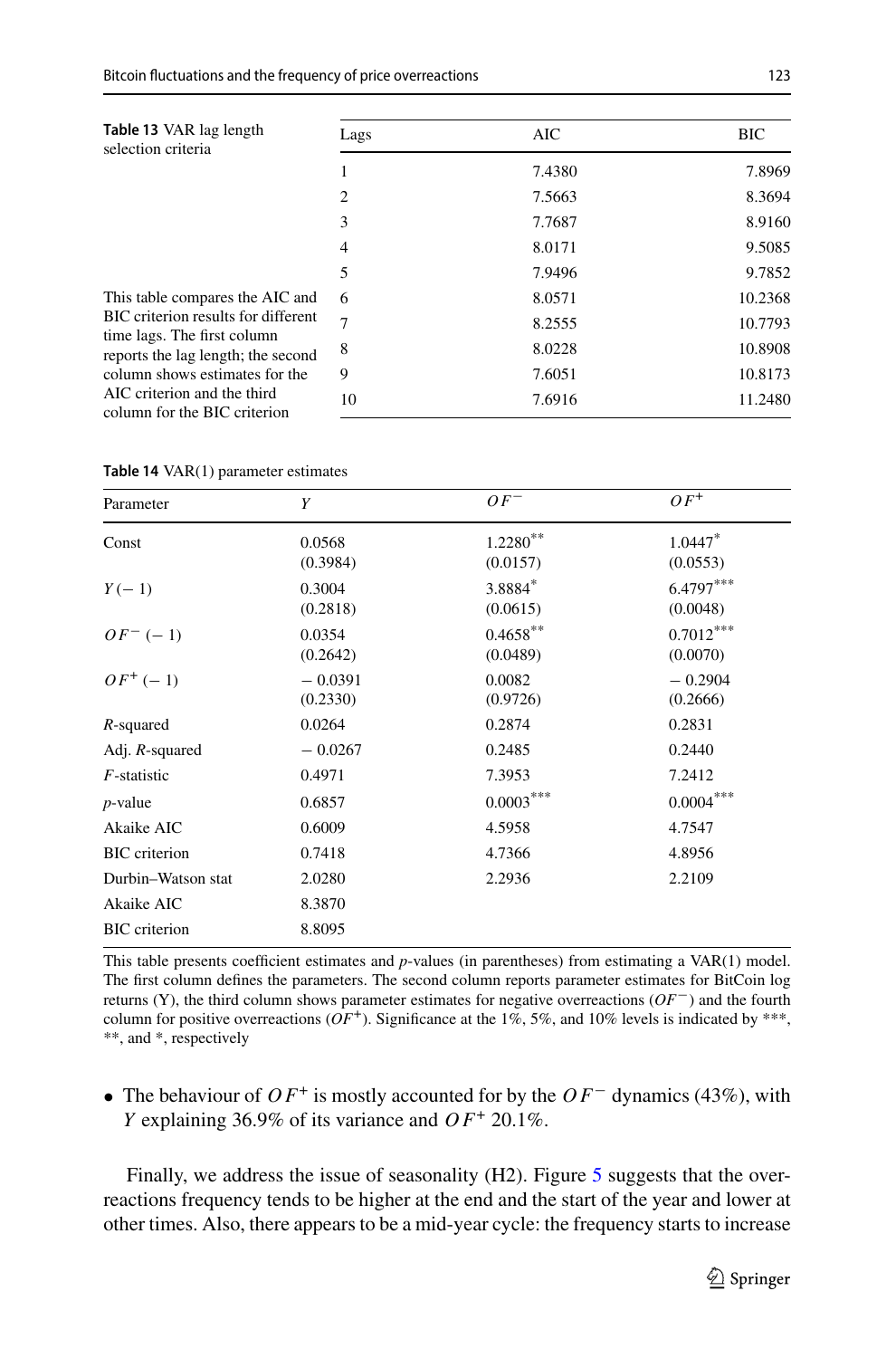| Variable | Lag            | Percentage of the variance accounted<br>for by a variable |        |        |
|----------|----------------|-----------------------------------------------------------|--------|--------|
|          |                | Y                                                         | $OF^-$ | $OF^+$ |
| Y        | 1              | 100.00                                                    | 0.00   | 0.00   |
|          | $\overline{c}$ | 97.42                                                     | 0.19   | 2.39   |
|          | 3>             | 97.42                                                     | 0.19   | 2.39   |
| $OF^-$   | 1              | 17.04                                                     | 82.96  | 0.00   |
|          | 2              | 22.02                                                     | 77.98  | 0.00   |
|          | 3>             | 22.65                                                     | 76.74  | 0.61   |
| $OF^+$   | 1              | 36.13                                                     | 38.65  | 25.22  |
|          | 2              | 37.58                                                     | 41.79  | 20.63  |
|          | 3>             | 36.86                                                     | 43.04  | 20.10  |

<span id="page-15-0"></span>**Table 15** Variance Decomposition

This table reports the percentage of the variance accounted for each variable according to the variance decomposition. The first column specifies the variables: BitCoin log returns (*Y*), negative overreactions (*OF*−) and positive overreactions (*OF*+); the second column shows lags; the third, fourth and fifth columns report the parameter estimates for BitCoin log returns (*Y*), negative overreactions (*OF*−) and positive overreactions  $(OF^+)$ , respectively



<span id="page-15-1"></span>Fig. 5 Monthly seasonality in the overreaction frequency. This figure presents the frequency of price overreactions by month over the whole sample period. "Negative over" represents the frequency of negative overreactions; "Positive over" represents the frequency of positive overreactions; "Overall" represents the overall frequency of overreactions

in April, peaks in June-July and then falls till September with a "W" seasonality pattern.

Formal parametric (ANOVA) and non-parametric (Kruskal–Wallis) tests are performed; the results are presented in Tables [16](#page-16-1) and [17.](#page-16-2) As can be seen, there are no statistically significant differences between the frequency of overreactions in different months of the year (i.e. no evidence of seasonality), i.e. H2 cannot be rejected, which is consistent with the visual evidence based on Fig. [3.](#page-11-0)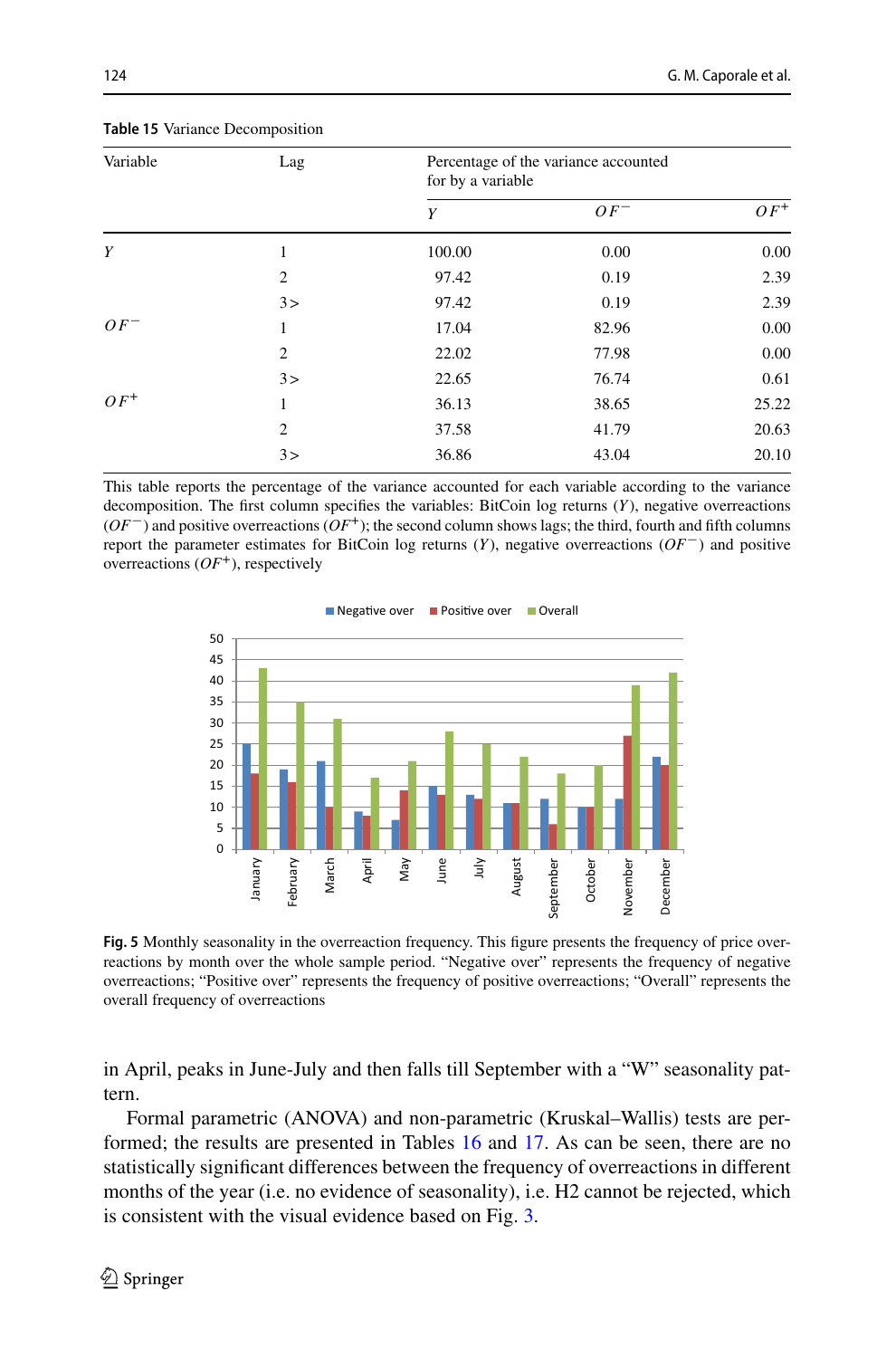| Parameter       | Frequency of negative<br>overreactions | Frequency of positive<br>overreactions | Frequency of<br>overreactions (overall) |
|-----------------|----------------------------------------|----------------------------------------|-----------------------------------------|
| F               | 0.90                                   | 0.77                                   | 0.72                                    |
| $p$ -value      | 0.5461                                 | 0.6596                                 | 0.7055                                  |
| $F$ critical    | 1.99                                   | 1.99                                   | 1.99                                    |
| Null hypothesis | Not rejected                           | Not rejected                           | Not rejected                            |

<span id="page-16-1"></span>**Table 16** Parametric ANOVA of monthly seasonality in the overreaction frequency

This table presents the estimates from an ANOVA analysis of monthly seasonality in the overreaction frequency. The first column reports the main parameters of the ANOVA analysis, the second column shows the parameter estimates for negative overreactions; the third column reports the parameter estimates for positive overreactions; the forth column provides parameter estimates for overall overreactions. The null hypothesis is tested at the 5% significance level

<span id="page-16-2"></span>**Table 17** Non-parametric Kruskal–Wallis of monthly seasonality in the overreaction frequency

| Parameter       | Frequency of negative<br>overreactions | Frequency of positive<br>overreactions | Frequency of<br>overreactions (overall) |
|-----------------|----------------------------------------|----------------------------------------|-----------------------------------------|
| Adjusted $H$    | 7.21                                   | 7.16                                   | 8.32                                    |
| df.             | 11                                     | 11                                     | 11                                      |
| $p$ -value      | 0.78                                   | 0.79                                   | 0.68                                    |
| Critical value  | 19.675                                 | 19.675                                 | 19.675                                  |
| Null hypothesis | Not rejected                           | Not rejected                           | Not rejected                            |

This table presents the results from the Kruskal–Wallis tests of monthly seasonality in the overreaction frequency. The first column reports the main parameters of the Kruskal–Wallis test, the second column shows the parameter estimates for negative overreactions; the third column provides the parameter estimates for positive overreactions; the forth column reports the parameter estimates for overall overreactions. The null hypothesis is tested at the 5% significance level

## <span id="page-16-0"></span>**5 Conclusion**

This paper investigates the role of the frequency of price overreactions in the cryptocurrency market in the case of BitCoin over the period 2013-2018. Specifically, it uses a static approach to detect overreactions and then carries out hypothesis testing by means of a variety of statistical methods (both parametric and non-parametric) including ADF tests, Granger causality tests, correlation analysis, regression analysis with dummy variables, ARIMA and ARMAX models, neural net models, and VAR models. Specifically, the hypotheses tested are whether or not the frequency of overreactions (i) is informative about Bitcoin price movements (H1) and (ii) exhibits no seasonality (H2).

On the whole, the results suggest that the frequency of price overreactions can provide useful information to predict price dynamics in the cryptocurrency market and for designing trading strategies (H1 cannot be rejected) in the specific case of BitCoin. However, these findings are somewhat mixed: stronger evidence of a predictive role for the frequency of price overreactions is found when estimating neural net and ARMAX models as opposed to VAR models. As for the possible presence of seasonality, the evidence is very clear: no seasonal patterns are detected for the frequency of price overreactions (H2 cannot be rejected).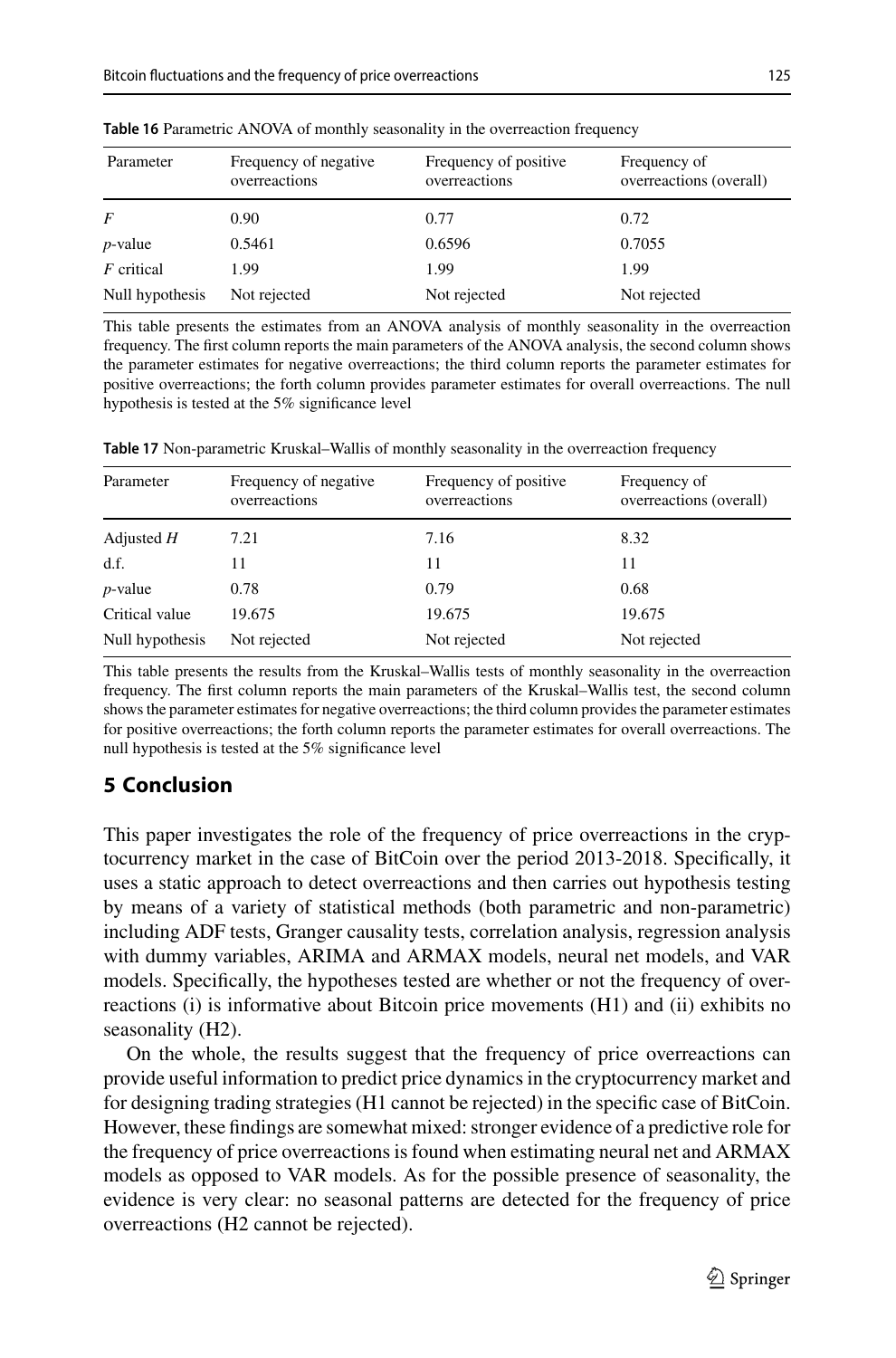**Acknowledgements** Alex Plastun gratefully acknowledges financial support from the Ministry of Education and Science of Ukraine (0117U003936). The authors are grateful to the editor and an anonymous referee for their useful comments and suggestions.

**Open Access** This article is distributed under the terms of the Creative Commons Attribution 4.0 International License [\(http://creativecommons.org/licenses/by/4.0/\)](http://creativecommons.org/licenses/by/4.0/), which permits unrestricted use, distribution, and reproduction in any medium, provided you give appropriate credit to the original author(s) and the source, provide a link to the Creative Commons license, and indicate if changes were made.

## **Appendix**

## **1 Frequency distribution of BitCoin**

<span id="page-17-0"></span>

| <b>Table 18 Frequency distribution</b><br>of BitCoin, 2013–2018                                                                                                                                           | BitCoin Return | Frequency |
|-----------------------------------------------------------------------------------------------------------------------------------------------------------------------------------------------------------|----------------|-----------|
|                                                                                                                                                                                                           | $<-0.04$       | 181       |
|                                                                                                                                                                                                           | $-0.03$        | 75        |
|                                                                                                                                                                                                           | $-0.02$        | 96        |
|                                                                                                                                                                                                           | $-0.01$        | 164       |
|                                                                                                                                                                                                           | $\mathbf{0}$   | 331       |
| This table presents estimates of<br>the frequency distribution for<br>BitCoin returns over the period<br>01.05.2013-31.05.2018. The<br>first column reports the values<br>for BitCoin returns, the second | 0.01           | 345       |
|                                                                                                                                                                                                           | 0.02           | 207       |
|                                                                                                                                                                                                           | 0.03           | 136       |
|                                                                                                                                                                                                           | 0.04           | 88        |
|                                                                                                                                                                                                           | 0.05           | 68        |
| column the corresponding<br>frequency                                                                                                                                                                     | > 0.05         | 168       |



<span id="page-17-1"></span>**Fig. 6** Frequency distribution of BitCoin, 2013–2018. This figure presents the frequency distribution estimates for BitCoin returns over the period 01.05.2013–31.05.2018. The plot size is displayed on the *x* axis; the number of returns fitting the corresponding plot is displayed on the *y* axis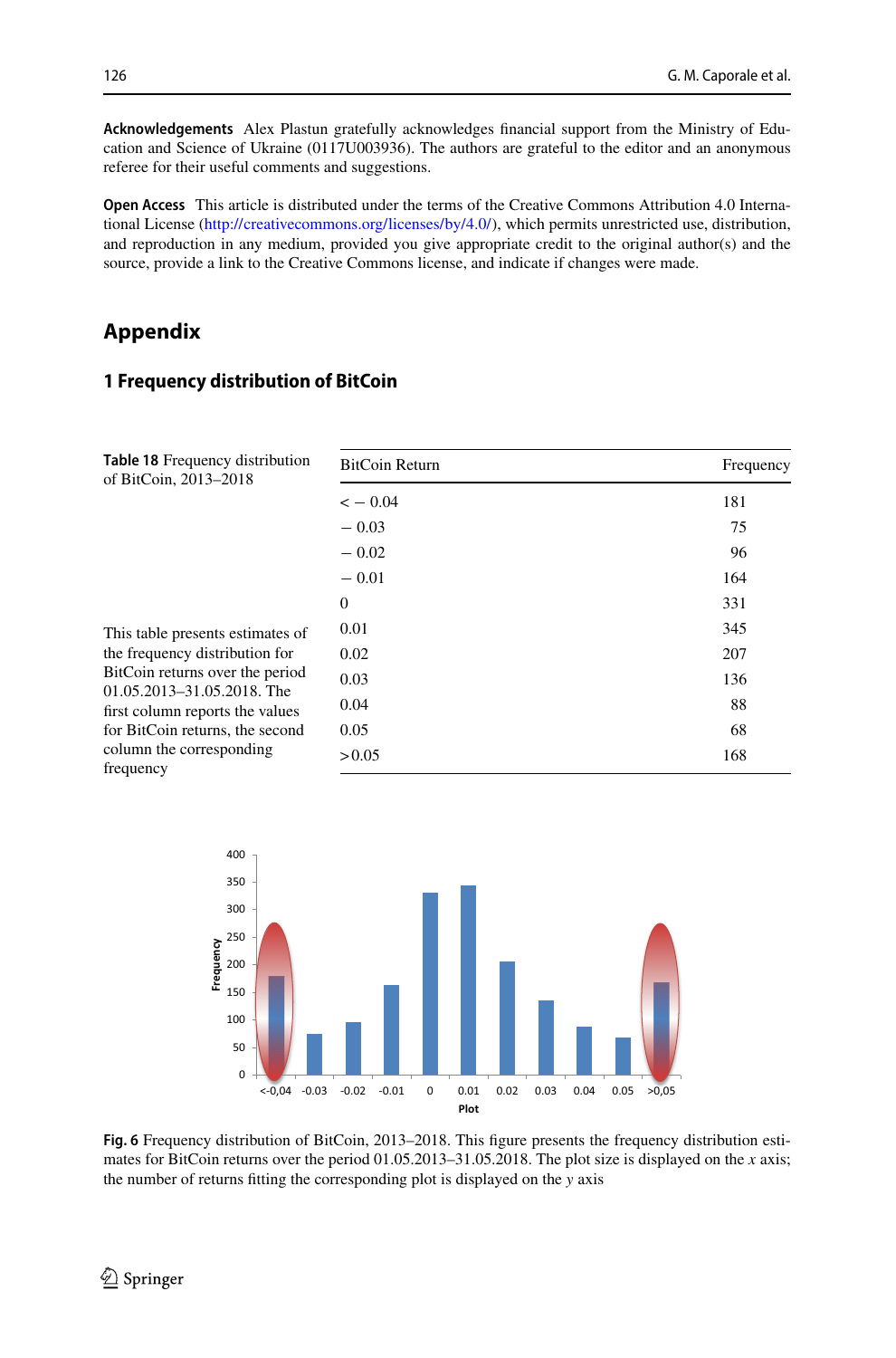### **2 Frequency of overreactions**

| Year      | Negative over | Positive over | All over | Mult |
|-----------|---------------|---------------|----------|------|
| 2013      | 29            | 41            | 70       | 0.7  |
| 2014      | 35            | 22            | 57       | 1.6  |
| 2015      | 25            | 21            | 46       | 1.2  |
| 2016      | 11            | 11            | 22       | 1.0  |
| 2017      | 50            | 53            | 103      | 0.9  |
| 2018      | 30            | 19            | 49       | 1.6  |
| Mean      | 30            | 30            | 60       | 1.1  |
| <b>SD</b> | 12.7          | 15.2          | 26.8     | 0.32 |

<span id="page-18-1"></span>**Table 19** Frequency of overreactions over the period 2013–2018, annual

This table presents the frequency of overreactions estimates for BitCoin returns over the period 01.05.2013–31.05.2018. The first column reports the years and descriptive statistics; the second column shows estimates for negative overreactions ("Negative over"); the third column reports estimates for positive overreactions ("Positive over"); the fourth column provides estimates for all overreactions ("All over"); the fifth column reports estimates for the overreaction multiplier ("Mult")



<span id="page-18-0"></span>**Fig. 7** Frequency of overreactions: dynamic analysis over the period 2013–2018, annual data. This figure presents frequency of overreactions estimates for BitCoin returns over the period 01.05.2013–31.05.2018. "Negative over" stands for the estimates for negative overreactions; "Positive over", "All over" and "Mult" stand, respectively, for the estimates for positive overreactions, all overreactions and the overreaction multiplier. The frequency of the overreactions parameter is displayed on the *y* axis; the year is displayed on the *x* axis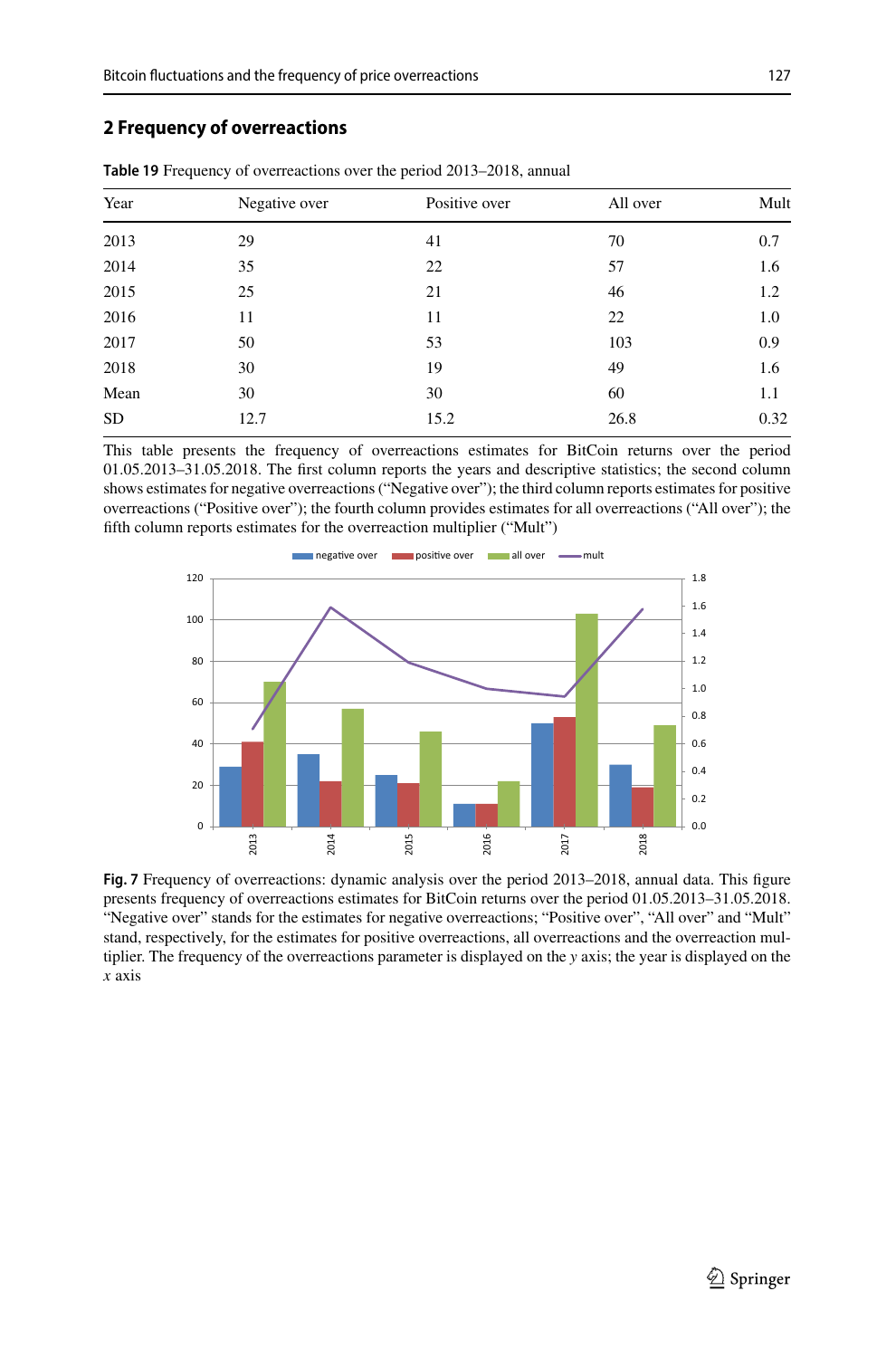

<span id="page-19-0"></span>**Fig. 8** Frequency of overreactions: dynamic analysis over the period 2013–2018, monthly data. This figure presents the frequency of overreactions estimates for BitCoin returns over the period 01.05.2013–31.05.2018 for the case of monthly data. "Negative over" stands for the estimates for negative overreactions; "Positive over", "All over" and "Mult" stand for the positive overreactions, all overreactions and the overreaction multiplier, respectively. The frequency of the overreactions parameter is displayed on the *y* axis; the year is displayed on the *x* axis

## **3 Impulse response function (IRF) analysis: log returns (***Y***)-***D***; negative overreactions (***OF***−)-***E***; positive overreactions (***OF+***)-***F*



 $\log$  returns  $\equiv$ ve overreactions **examples** positi ve overreactions

<span id="page-19-1"></span>**Fig. 9** Response to a 1-standard deviation shock to log returns. This figure presents estimates from the Impulse Response Function (IRF) analysis for BitCoin log returns (*Y*), negative overreactions and positive overreactions based on a 1-standard deviation shock to log returns. The estimates of the Impulse Response Function are displayed on the *y* axis; the time interval is displayed on the *x* axis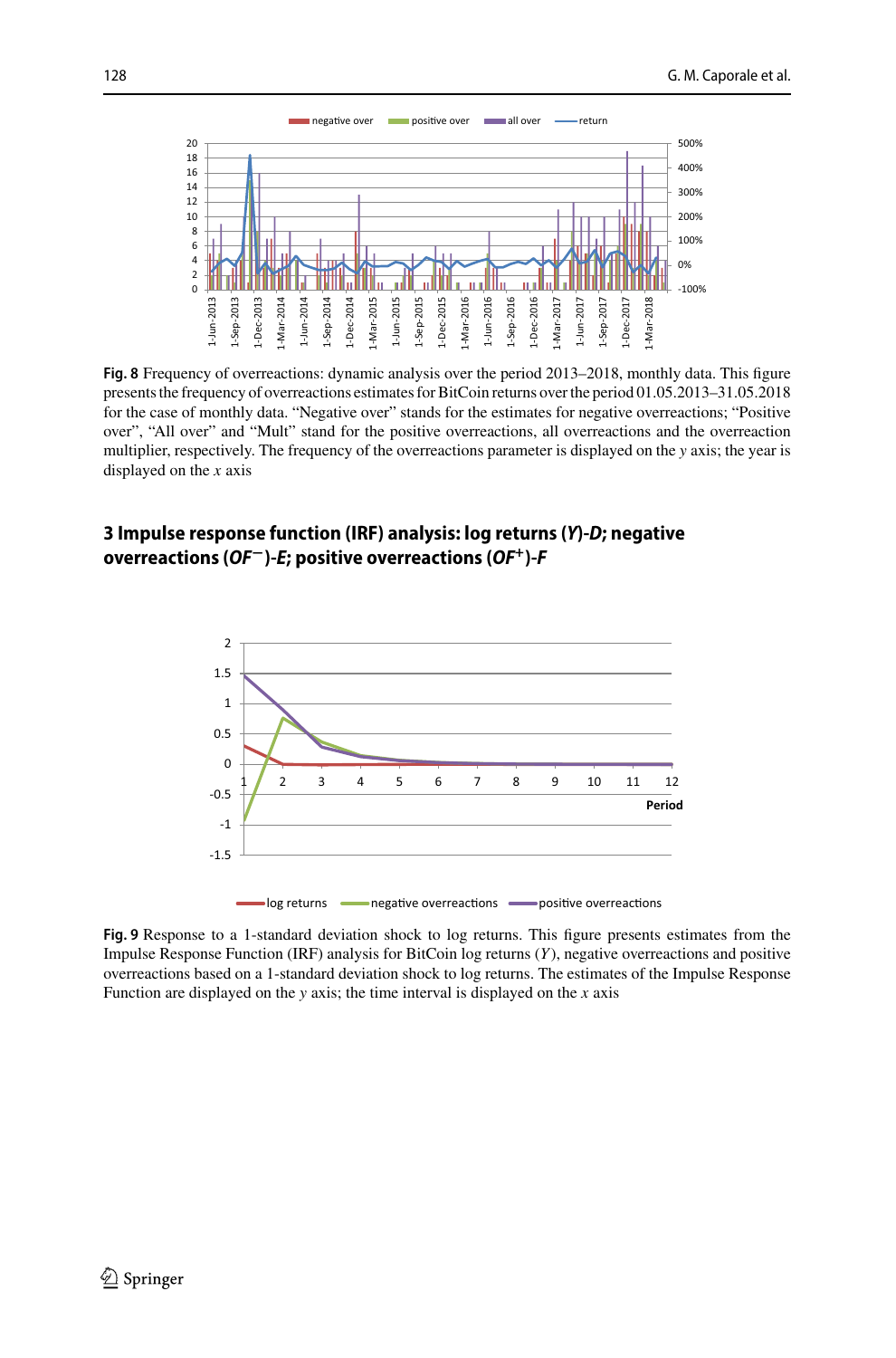

<span id="page-20-8"></span>**Fig. 10** Response to a 1-standard deviation shock to negative overreactions. This figure presents estimates from the Impulse Response Function (IRF) analysis for BitCoin log returns (*Y*), negative overreactions and positive overreactions based on a 1-standard deviation shock to negative overreactions. The estimates of the Impulse Response Function are displayed on the *y* axis; the time interval is displayed on the *x* axis



<span id="page-20-9"></span>**Fig. 11** Response to a 1-standard deviation shock to positive overreactions. This figure presents estimates from the Impulse Response Function (IRF) analysis for BitCoin log returns (*Y*), negative overreactions and positive overreactions based on a 1-standard deviation shock to positive overreactions. The estimates of the Impulse Response Function are displayed on the *y* axis; the time interval is displayed on the *x* axis

## **References**

<span id="page-20-4"></span>Aggarwal, D.: Do bitcoins follow a random walk model? Res. Econ. **73**(1), 15–22 (2019)

- <span id="page-20-5"></span>Aha[ron, D., Qadan, M.: Bitcoin and the day-of-the-week effect. Finance Res. Lett. \(2018\).](https://doi.org/10.1016/j.frl.2018.12.004) https://doi.org/ 10.1016/j.frl.2018.12.004
- <span id="page-20-7"></span>Akaike, H.: A new look at the statistical model identification. IEEE Trans. Autom. Control **19**(6), 716–723 (1974)
- <span id="page-20-1"></span>Al-Yahyaee, K., Rehman, M., Mensi, W., Al-Jarrah, I.: Can uncertainty indices predict Bitcoin prices? A revisited analysis using partial and multivariate wavelet approaches. N. Am. J. Econ. Finance **49**, 47–56 (2019)

<span id="page-20-6"></span>Angelovska, J.: Large share price movements, reasons and market reaction. Management **21**, 1–17 (2016) Balcilar, M., Bouri, E., Gupta, R., Rouband, D.: Can volume predict bitcoin returns and volatility? A

<span id="page-20-0"></span>qunatiles based approach. Econ. Model. **64**, 74–81 (2017) Bariviera, A.F.: The inefficiency of bitcoin revisited: a dynamic approach. Econ. Lett. **161**, 1–4 (2017)

<span id="page-20-3"></span><span id="page-20-2"></span>Bartos, J.: Does Bitcoin follow the hypothesis of efficient market? Int. J. Econ. Sci. **IV**(2), 10–23 (2015)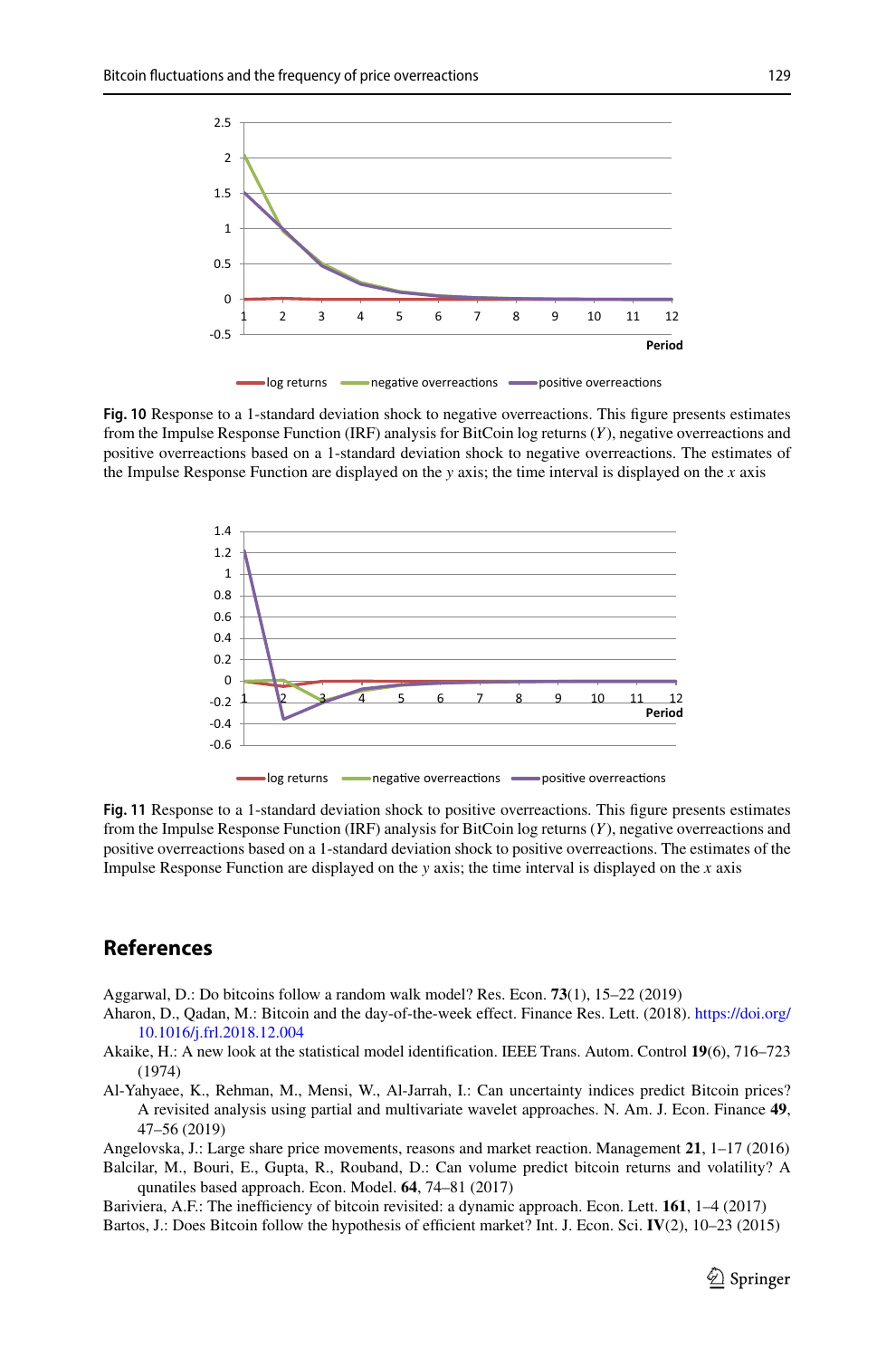- <span id="page-21-13"></span>Bouri, E., Gil-Alana, L.A., Gupta, R., Roubaud, D.: Modelling Long Memory Volatility in the Bitcoin Market: Evidence of Persistence and Structural Breaks. University of Pretoria, working paper 2016- 54. (2016). <https://ideas.repec.org/p/pre/wpaper/201654.html>
- <span id="page-21-24"></span>Bremer, M., Sweeney, R.J.: The reversal of large stock price decreases. J. Finance **46**, 747–754 (1991)
- <span id="page-21-10"></span>Brown, W.L.: An Analysis of Bitcoin Market Efficiency Through Measures of Short-Horizon Return Pre[dictability and Market Liquidity. CMC Senior Theses. Paper 864.](http://scholarship.claremont.edu/cmc_theses/864) http://scholarship.claremont.edu/ cmc\_theses/864 (2014)
- <span id="page-21-9"></span>Caporale, G.M., Gil-Alana, A., Plastun, A.: Persistence in the cryptocurrency market. Res. Int. Bus. Finance **46**, 141–148 (2018)
- <span id="page-21-1"></span>Caporale, G.M., Plastun, A.: Price Overreactions in the Cryptocurrency Market. DIW Berlin Discussion Paper No. 1718. <http://dx.doi.org/10.2139/ssrn.3113177> (2018a)
- <span id="page-21-22"></span>Caporale, G.M., Plastun, A.: On the Frequency of Price Overreactions. CESifo Working Paper Series No. 7011. SSRN: <https://ssrn.com/abstract=> (2018b)
- <span id="page-21-16"></span>Caporale, G.M., Plastun, A.: The day of the week effect in the cryptocurrency market Finance Research [Letters Available online 19 November 2018, ISSN 1544-6123](https://doi.org/10.1016/j.frl.2018.11.012) https://doi.org/10.1016/j.frl.2018.11. 012 (2018c)
- <span id="page-21-12"></span>Carrick, J.: Bitcoin as a complement to emerging market currencies. Emerg. Mark. Finance Trade **52**(2016), 2321–2334 (2016)
- <span id="page-21-14"></span>Cata[nia, L., Grassi, S.: Modelling Crypto-Currencies Financial Time-Series.](http://dx.doi.org/10.2139/ssrn.3028486) http://dx.doi.org/10.2139/ssrn. 3028486 (2017)
- <span id="page-21-11"></span>Cheung, A., Roca, E., Su, J.-J.: Crypto-currency bubbles: an application of the Phillips-Shi-Yu (2013) methodology on Mt. Gox Bitcoin Prices. Appl. Econ. **47**, 2348–2358 (2015)
- <span id="page-21-2"></span>Ciaian, P., Rajcaniova, M., Kancs, D.A.: The economics of BitCoin price formation. Appl. Econ. **48**(19), 1799–1815 (2016)
- <span id="page-21-0"></span>De Bondt, W., Thaler, R.: Does the stock market overreact? J. Finance **40**, 793–808 (1985)
- <span id="page-21-26"></span>Dickey, D.A., Fuller, W.A.: Distribution for the estimates for autoregressive time series with a unit root. J. Am. Stat. Assoc. **74**, 427–431 (1979)
- <span id="page-21-5"></span>Dwyer, G.P.: The economics of Bitcoin and similar private digital currencies. J. Financ. Stab. **17**, 81–91 (2015a)
- <span id="page-21-6"></span>Dwyer, G.P.: The economics of Bitcoin and similar private digital currencies. J. Financ. Stab. **17**, 81–91 (2015b)
- <span id="page-21-7"></span>Elbahrawy, A., Alessandretti, L., Kandler, A., Pastor-Satorras, R., Baronchelli, A.: Evolutionary dynamics of the cryptocurrency market. R. Soc. Open Sci. (2017). <https://doi.org/10.1098/rsos.170623>
- <span id="page-21-19"></span>Eross, A., McGroarty, F., Urquhart, A., Wolfe, S.: The intraday dynamics of bitcoin. Res. Int. Bus. Finance **49**, 71–81 (2019)
- <span id="page-21-17"></span>Eros[s, A., Mcgroarty, F., Urquhart, A., Wolfe, S.: The Intraday Dynamics of Bitcoin.](https://www.researchgate.net/publication/318966774) https://www. researchgate.net/publication/318966774
- <span id="page-21-23"></span>Govindaraj, S., Livnat, J., Savor, P., Zhaoe, Ch.: Large price changes and subsequent returns. J. Invest. Manag. **12**(3), 31–58 (2014)
- <span id="page-21-25"></span>Granger, C.W.J.: Investigating causal relations by econometric models and cross-spectral methods. Econometrica **37**, 424–438 (1969)
- <span id="page-21-8"></span>Halaburda, H., Gandal, N.: Competition in the Cryptocurrency Market. NET Institute Working Paper No. 14–17. SSRN: <https://ssrn.com/abstract=2506463> or <http://dx.doi.org/10.2139/ssrn.2506463> (2014)
- <span id="page-21-4"></span>Hileman, D., Rauchs, M.: Global Cryptocurrency Benchmarking Study. Cambridge Center for Alternative Finance, London (2017)
- <span id="page-21-3"></span>Khuntia, S., Pattanayak, J.: Adaptive market hypothesis and evolving predictability of bitcoin. Econ. Lett. **167**, 26–28 (2018)
- <span id="page-21-21"></span>Kristoufek, L.: What are the main drivers of the Bitcoin price? Evidence from wavelet coherence analysis. PLoS ONE **10**(4), e0123923 (2014). <https://doi.org/10.1371/journal.pone.0123923>
- <span id="page-21-15"></span>Kurihara, Y., Fukushima, A.: The market efficiency of Bitcoin: a weekly anomaly perspective. J. Appl. Finance Bank. **7**(3), 57–64 (2017)
- <span id="page-21-18"></span>Ma, D., Tanizaki, H.: The day-of-the-week effect on Bitcoin return and volatility. Res. Int. Bus. Finance **49**, 127–136 (2019)
- <span id="page-21-20"></span>Mensi, W., Rehman, M., Al-Yahyaee, K., Al-Jarrah, I., Kang, S.: Time frequency analysis of the commonalities between Bitcoin and major Cryptocurrencies: portfolio risk management implications. N. Am. J. Econ. Finance **48**, 283–294 (2019)